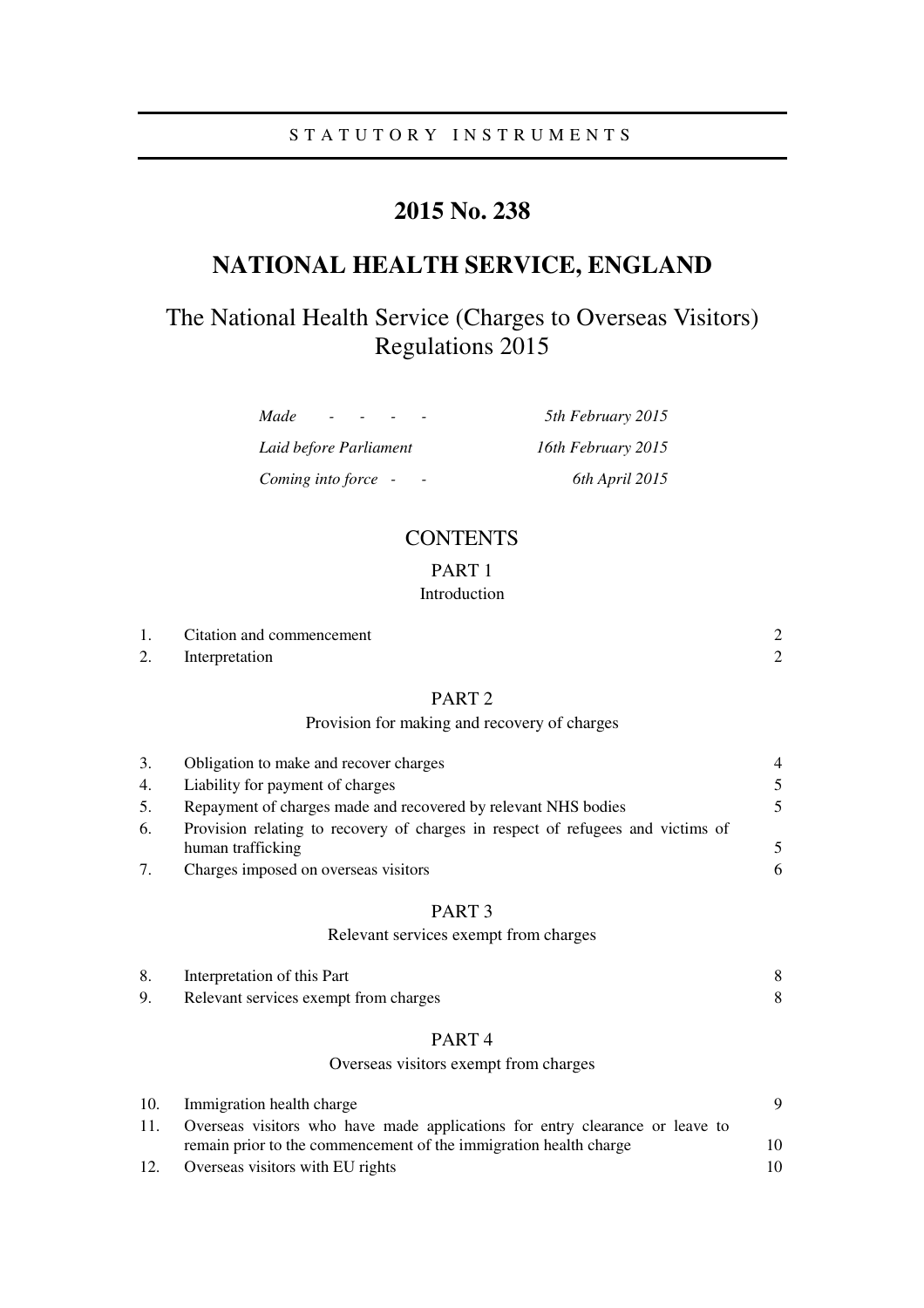| 13. | Overseas visitors who are treated as if entitled under the Social Security   |    |
|-----|------------------------------------------------------------------------------|----|
|     | Coordination Regulation                                                      | 11 |
| 14. | Reciprocal health care agreements                                            | 11 |
| 15. | Refugees, asylum seekers, supported individuals and looked after children    | 11 |
| 16. | Victims of human trafficking                                                 | 12 |
| 17. | Exceptional humanitarian reasons                                             | 12 |
| 18. | Overseas visitors detained in hospital or subject to court ordered treatment | 12 |
| 19. | Prisoners or detainees                                                       | 13 |
| 20. | Members of the regular and reserve forces, Crown servants and others         | 14 |
| 21. | NATO forces                                                                  | 14 |
| 22. | War pensioners and armed forces compensation scheme payment recipients       | 14 |
| 23. | Employees on ships                                                           | 15 |
| 24. | Treatment the need for which arose during the visit only                     | 15 |
| 25. | Family members of overseas visitors                                          | 15 |

### PART 5

Consequential amendments, savings and revocations

| 26. Consequential amendments |  |
|------------------------------|--|
| 27. Savings and revocations  |  |

| SCHEDULE $1 -$ Diseases for which no charge is to be made for treatment | 17  |
|-------------------------------------------------------------------------|-----|
| $SCHEDULE 2$ — Reciprocal agreements                                    | 18  |
| $SCHEDULE 3$ — Consequential amendments                                 | 19. |
| $SCHEDULE 4$ - Revocations                                              | 20  |
|                                                                         |     |

The Secretary of State for Health, in exercise of the powers conferred by sections 175 and 272(7) and (8) of the National Health Service Act 2006(**a**), makes the following Regulations.

# PART 1

## Introduction

### **Citation and commencement**

**1.** These Regulations may be cited as the National Health Service (Charges to Overseas Visitors) Regulations 2015 and come into force on 6th April 2015.

#### **Interpretation**

**2.** In these Regulations—

"the 1971 Act" means the Immigration Act 1971(**b**);

"the 2006 Act" means the National Health Service Act 2006;

(**b**) 1971 c. 77.

<sup>(</sup>**a**) 2006 c.41. By virtue of section 271(1) of the National Health Service Act 2006 ("the 2006 Act") the powers of the Secretary of State exercised in making these Regulations are exercisable only in relation to England.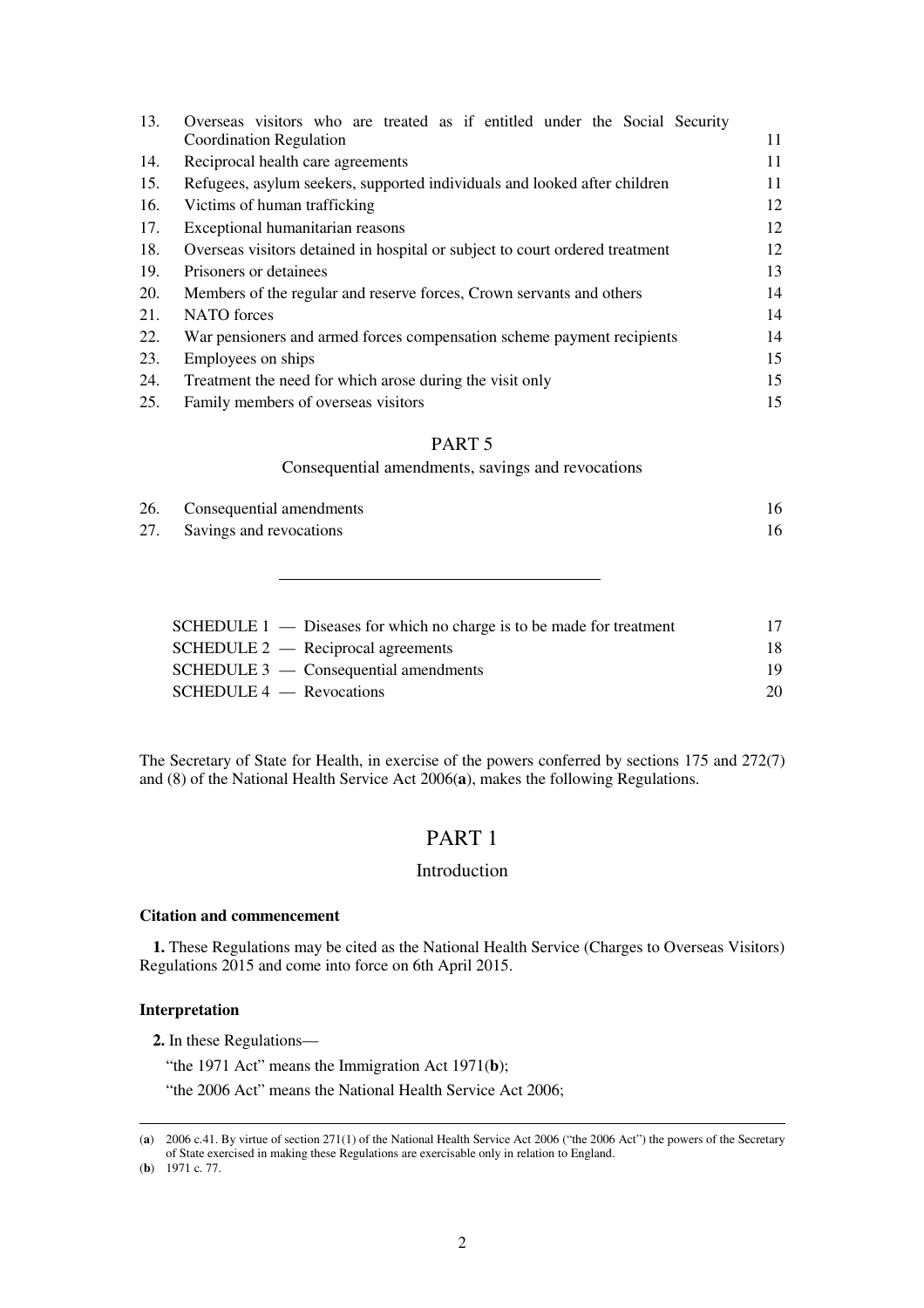"the 2014 Act" means the Immigration Act 2014(**a**);

"authorised child" means a child who—

- (a) has been granted leave to enter the United Kingdom with a parent for the purpose of the parent receiving a course of treatment in respect of which no charge may be made or recovered under regulation 17; or
- (b) is a child of an authorised companion;

"authorised companion" means a person who has been granted leave to enter the United Kingdom to accompany a person who is obtaining a course of treatment in respect of which no charge may be made or recovered under regulation 17;

"child" means a person who is under the age of eighteen;

"entry clearance" has the meaning given in section 33(1) (interpretation) of the 1971 Act(**b**);

"immigration health charge" means a charge payable under an order made under section 38 (immigration health charge) of the 2014 Act;

"immigration rules" means the rules laid before Parliament under section 3(2) (general provisions for regulation and control) of the 1971 Act;

"overseas visitor" means a person not ordinarily resident in the United Kingdom(**c**);

"parental responsibility" has the meaning given in section 3 (meaning of "parental responsibility") of the Children Act 1989(**d**);

"reciprocal agreement" means arrangements agreed mutually between the Government of the United Kingdom and the Government of a country or territory outside the United Kingdom for the provision of health care;

"registered dentist" has the meaning given in section 53(1) (interpretation) of the Dentists Act 1984(**e**);

"relevant NHS body" means—

- (a) an NHS foundation trust;
- (b) an NHS trust; or
- (c) a local authority within the meaning of section 2B (functions of local authorities and Secretary of State as to improvement of public health) of the 2006 Act(**f**) exercising public health functions (within the meaning of that Act(**g**));

"relevant services" means accommodation, services or facilities(**h**) which are provided, or whose provision is arranged, under the 2006 Act other than—

- (a) primary medical services provided under Part 4 (medical services);
- (b) primary dental services provided under Part 5 (dental services);
- (c) primary ophthalmic services provided under Part 6 (ophthalmic services); or
- (d) equivalent services which are provided, or whose provision is arranged, under the 2006 Act;

"ship" includes fishing vessels and hovercraft;

"treatment the need for which arose during the visit" means—

<sup>(</sup>**a**) 2014 c. 22.

<sup>(</sup>**b**) The definition of "entry clearance" in section 33(1) was amended by the British Nationality Act 1981 (c. 61), Schedule 4, paragraph 2, and the Immigration Act 1988 (c. 14), Schedule, paragraph 5.

<sup>(</sup>**c**) The meaning of ordinary residence in section 175 of the 2006 Act was amended by section 39 (related provision: charges for health services) of the Immigration Act 2014 (c. 22) which has not yet come into force.

<sup>(</sup>**d**) 1989 c. 41.

<sup>(</sup>**e**) 1984 c. 24; to which there are amendments not relevant to these Regulations.

<sup>(</sup>**f**) Section 2B was inserted by the Health and Social Care Act 2012 (c. 7) ("the 2012 Act"), section 12.

<sup>(</sup>**g**) The meaning of a reference to the public health functions of local authorities is given by section 1H(5)(b) of the 2006 Act, which was inserted by the 2012 Act, section 9(1).

<sup>(</sup>**h**) "Facilities" is defined in s275(1) of the 2006 Act.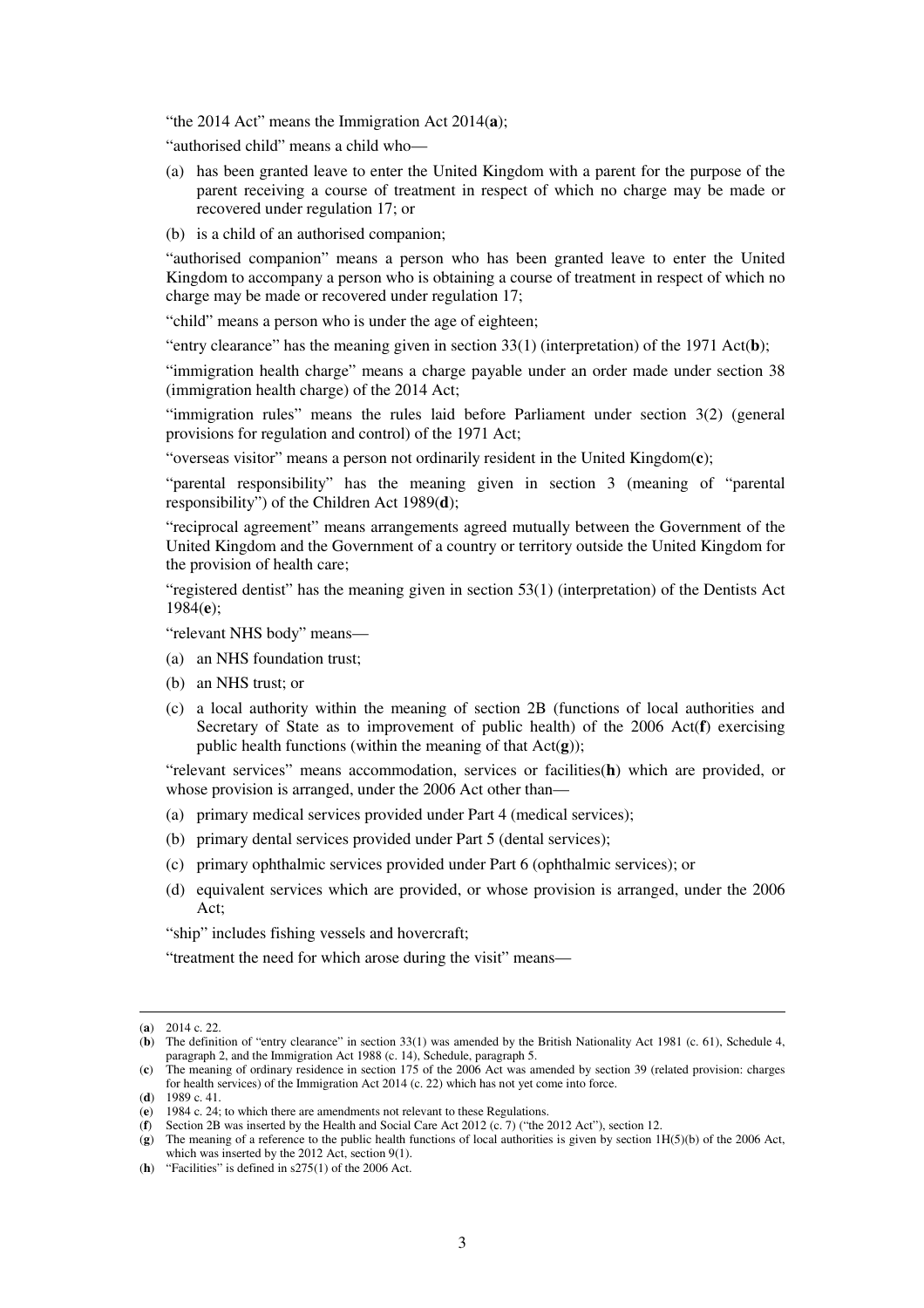- (a) diagnosis of symptoms or signs occurring for the first time after the overseas visitor's arrival in the United Kingdom; or
- (b) treatment, provided that the overseas visitor has not travelled to the United Kingdom for the purpose of seeking that treatment, which in the opinion of a registered medical practitioner or registered dentist employed by or providing services to the relevant NHS body is required promptly for a condition which arose, or became acutely exacerbated, after the overseas visitor's arrival, or which, but for the treatment, would be likely to become acutely exacerbated,

which cannot wait until the overseas visitor can reasonably be expected to return to the overseas visitor's country of ordinary residence.

## PART 2

#### Provision for making and recovery of charges

#### **Obligation to make and recover charges**

**3.**—(1) Where the condition specified in paragraph (2) is met, a relevant NHS body must make and recover charges for any relevant services it provides to an overseas visitor from the person liable under regulation 4 (liability for payment of charges).

(2) The condition is that the relevant NHS body, having made such enquiries as it is satisfied are reasonable in all the circumstances, including in relation to the state of health of that overseas visitor, determines that the case is not one in which these Regulations provide for no charge to be made.

(3) Where more than one relevant NHS body provides relevant services to an overseas visitor, each relevant NHS body must make and recover charges for the relevant services it provides to that overseas visitor in accordance with paragraph (1).

(4) A relevant NHS body that makes and recovers a charge in accordance with paragraph (1), must give or send to the person making the payment a receipt for the amount paid.

(5) Subject to paragraph (6), where—

- (a) a relevant NHS body has determined that an overseas visitor is exempt from being charged for relevant services under these Regulations, except where the overseas visitor is exempt from being charged by virtue of—
	- (i) regulation 10 (immigration health charge);
	- (ii) regulation 11 (overseas visitors who have made applications for entry clearance or leave to remain prior to the commencement of the immigration health charge); or
	- (iii) regulation 25(3) (family members of overseas visitors children born to a parent exempt under regulation 10 or 11);
- (b) the overseas visitor has received relevant services from a relevant NHS body as part of a course of treatment; and
- (c) prior to the course of treatment being completed, a relevant NHS body has determined that the overseas visitor is no longer exempt from being charged for relevant services under these Regulations,

a relevant NHS body may not make and recover charges under paragraph (1) in respect of relevant services provided as part of that course of treatment during a period where the overseas visitor has remained in the United Kingdom without absence.

(6) Paragraph (5) does not apply where a relevant NHS body has determined that a person is exempt from being charged for relevant services as a result of that body receiving fraudulent or misleading information.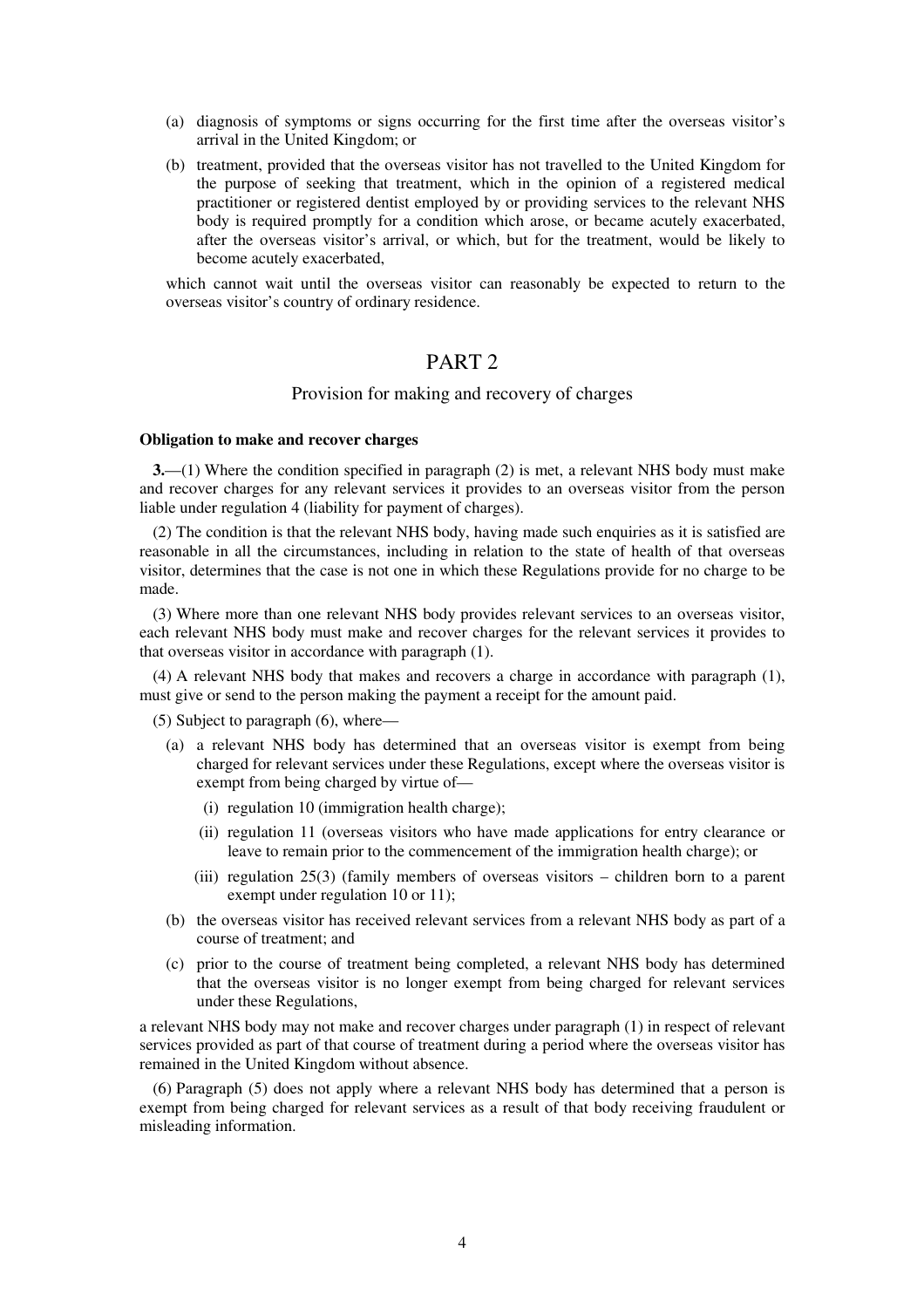#### **Liability for payment of charges**

**4.**—(1) The person liable to pay charges under these Regulations is, unless paragraph (2), (3) or (4) applies, the overseas visitor in respect of whom the relevant services are provided.

- (2) Where—
	- (a) an overseas visitor is employed or engaged or works in any capacity on board a ship and whose normal place of work is on board a ship; and
	- (b) that overseas visitor is present in the United Kingdom in the course of that employment, engagement or work,

the person liable to pay charges under these Regulations is the shipowner of the ship on which the overseas visitor is employed, engaged or works.

(3) Where an overseas visitor is an air crew member and is present in the United Kingdom in the course of that employment, the person liable to pay charges under these Regulations is the employer of that overseas visitor.

(4) Where an overseas visitor is a child, the person liable to pay charges under these Regulations is the person with parental responsibility for that child.

(5) In this regulation—

"air crew member" means any person employed or engaged in an aircraft in flight on the business of the aircraft;

"shipowner" has the meaning given in regulation  $2(1)$  (interpretation) of the Merchant Shipping (Maritime Labour Convention) (Minimum Requirements for Seafarers etc) Regulations 2014(**a**).

#### **Repayment of charges made and recovered by relevant NHS bodies**

**5.**—(1) Where a sum has been paid in respect of a charge for relevant services by or on behalf of a person who—

- (a) at the time that the relevant services were provided was an overseas visitor in respect of whom these Regulations provide for no charge to be made or recovered; or
- (b) did not receive the relevant services for which the charge was payable,

a claim for repayment of the sum may be made in accordance with this regulation.

(2) A person making a claim for repayment ("the claimant") of a sum must provide to the relevant NHS body—

- (a) the receipt for payment of the sum;
- (b) a declaration in support of the claim signed by or on behalf of the claimant; and
- (c) such other evidence in support of the declaration as the relevant NHS body may require.

(3) The relevant NHS body must repay to the claimant the amount of the sum if it is satisfied that the sum was not payable by virtue of these Regulations.

(4) For the purposes of this regulation, the relevant NHS body is the one to which the sum was paid.

### **Provision relating to recovery of charges in respect of refugees and victims of human trafficking**

**6.**—(1) This paragraph applies to an overseas visitor who—

- (a) received relevant services from a relevant NHS body;
- (b) subsequent to receiving the relevant services, has become an overseas visitor who is exempt from charges under—

<sup>(</sup>**a**) S.I. 2014/1613.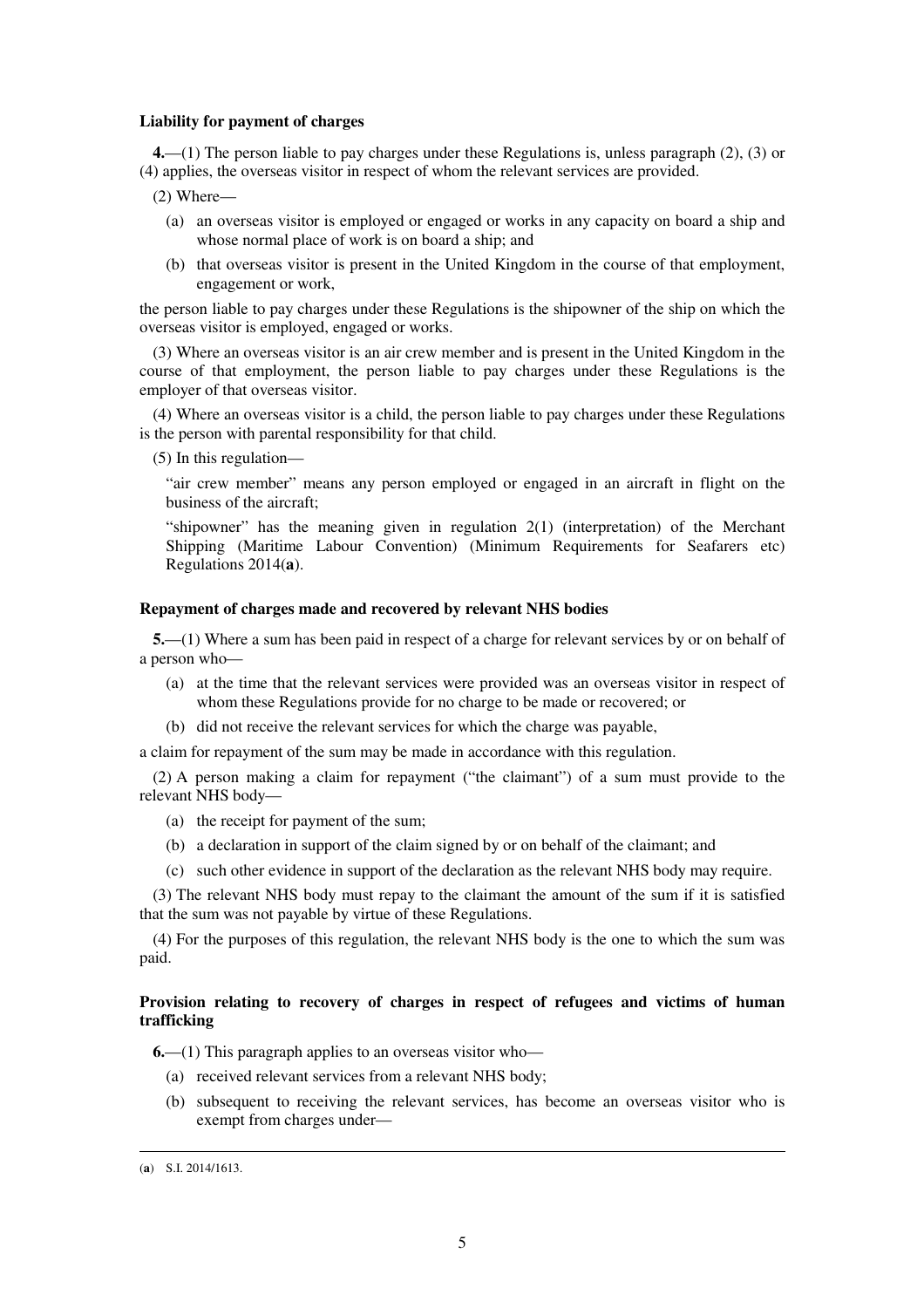- (i) regulation 15(a) (refugees, asylum seekers, supported individuals and looked after children); or
- (ii) regulation 16 (victims of human trafficking); and
- (c) at the time that the overseas visitor received the relevant services—
	- (i) where paragraph  $(1)(b)(i)$  applies, was in the United Kingdom for the purpose of making an application to be granted temporary protection, asylum or humanitarian protection under the immigration rules, but had not made that application; or
	- (ii) where paragraph  $(1)(b)(ii)$  applies, was a person to whom regulation 16 applies but had not yet been identified as such.

(2) An overseas visitor to whom paragraph (1) applies is to be treated for the purposes of these Regulations as if, at the time that the relevant services were provided, the overseas visitor was an overseas visitor in respect of whom no charge may be made or recovered for the relevant services.

(3) A relevant NHS body which, in respect of an overseas visitor to whom paragraph (1) applies, has—

- (a) yet to make charges under regulation 3 (obligation to make and recover charges), must not make the charges;
- (b) made charges under regulation 3 but has yet to recover the charges, must not recover the charges; or
- (c) made charges under regulation 3 and received payment in respect of the charges, must repay any sum paid in respect of the charges in accordance with regulation 5 (repayment of charges made and recovered by relevant NHS bodies).

#### **Charges imposed on overseas visitors**

**7.**—(1) The relevant NHS body must calculate charges made under these Regulations in accordance with this regulation.

(2) Where the overseas visitor is ordinarily resident in another EEA state or Switzerland the charge payable in respect of a relevant service provided to the overseas visitor shall be calculated in the same way as provided for by regulation 13(1) (NHS charges) of the National Health Service (Cross-Border Healthcare) Regulations 2013(**a**).

(3) In any other case, the charge payable in respect of each relevant service provided to an overseas visitor shall be equal to the tariff for that relevant service multiplied by 150 per cent.

(4) In this regulation "the tariff" has the meaning set out in paragraphs (5) to (8), subject to paragraphs (9) to (12).

(5) Unless paragraph (6) applies, where a relevant service is specified in the national tariff under section  $116(1)(a)$  (national tariff) of the 2012 Act, the tariff for the provision of that service to an overseas visitor is such price as is determined in accordance with the national tariff on the basis of the national price specified in the national tariff for that service in relation to that relevant NHS body including any applicable modification referred to in paragraph (10).

(6) Where—

- (a) a relevant NHS body provides a relevant service to an overseas visitor that is included in a bundle of services to which a pathway payment applies in accordance with the national tariff;
- (b) that relevant service constitutes part, but not all, of the bundle of services; and
- (c) the relevant NHS body is unable to determine the price of that relevant service as an individual service within the bundle of services to which the pathway payment relates,

the tariff is such reasonable price for the provision of the relevant service that the NHS body determines having had regard to the matters set out in paragraph (7).

<sup>(</sup>**a**) S.I. 2013/2269.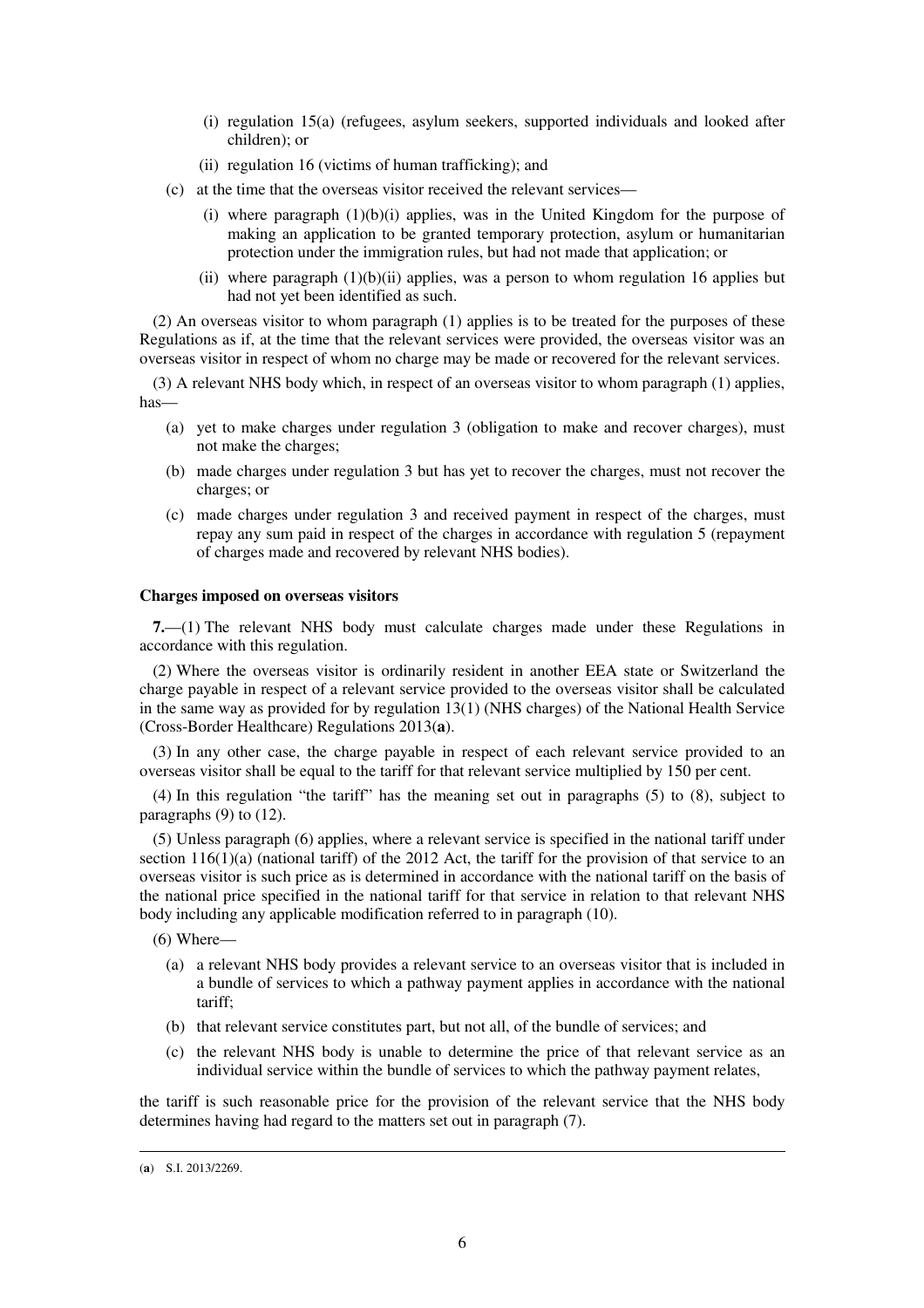(7) The matters to which the relevant NHS body must have regard for the purposes of determining the tariff for a relevant service under paragraph (6) are—

- (a) the amount of the pathway payment which would be payable to the relevant NHS body in accordance with the national tariff, by the commissioner with responsibility for commissioning services in respect of the overseas visitor to whom the relevant service was provided, if that overseas visitor were ordinarily resident in the United Kingdom;
- (b) the relevant service that the overseas visitor received as a proportion of the bundle of services to which the pathway payment applies; and
- (c) the complexity of the relevant service provided to the overseas visitor.

(8) Where a relevant service is not specified in the national tariff under section  $116(1)(a)$  of the 2012 Act, the tariff is such price for the provision of that service as is determined in accordance with the rules provided for in the national tariff for that purpose including any applicable modification referred to in paragraph (10).

(9) The following variations to the national price of a relevant service made under the 2012 Act shall not apply to the determination of the national price for that relevant service for the purpose of paragraph (5)—

- (a) a variation agreed to by the commissioner of the service and the relevant NHS body that is providing that service in accordance with rules made under section 116(2);
- (b) a variation specified in the national tariff under section  $116(4)(a)$ , except for a variation—
	- (i) to reflect regional cost difference; or
	- (ii) to reflect patient complexity.

(10) An applicable modification is any modification to the price, as determined in accordance with the national tariff, of the relevant service where that modification is—

- (a) made in accordance with an agreement made under section 124(1) of the 2012 Act; or
- (b) determined by Monitor under section 125(1) of the 2012 Act.

(11) For the purposes of determining the tariff for a relevant service provided to an overseas visitor—

- (a) under paragraph (5) or (8) (whichever is applicable), a modification of the kind specified in paragraph (10) will apply to the relevant service only when the modification applies to the price payable to the relevant NHS body by the commissioner with responsibility for commissioning services in respect of that overseas visitor; and
- (b) under paragraph (8), an agreement between a commissioner and the relevant NHS body made in accordance with the rules will be relevant for the determination of the tariff only when the commissioner which is party to the agreement is the commissioner with responsibility for commissioning services in respect of that overseas visitor.

(12) Where rules made under section 116(6) provide for which specification of a relevant service is to apply in a particular case or cases of any particular description, the relevant NHS body must comply with those rules when calculating charges under this regulation for that relevant service.

(13) For the purposes of this regulation—

"the 2012 Act" means the Health and Social Care Act 2012(**a**);

"national price" has the meaning given in section 115(1) (price payable by commissioners for NHS services) of the 2012 Act;

"national tariff" is the document known as the national tariff published by Monitor under section 116(1) of the 2012 Act(**b**);

<sup>(</sup>**a**) 2012 c. 7.

<sup>(</sup>**b**) The 2014/15 national tariff is published on the following website: https://www.gov.uk/government/publications/nationaltariff-payment-system-2014-to-2015 or available from the Pricing Team, Monitor, 3rd Floor Wellington House, 133-155 Waterloo Road, London SE1 8UG.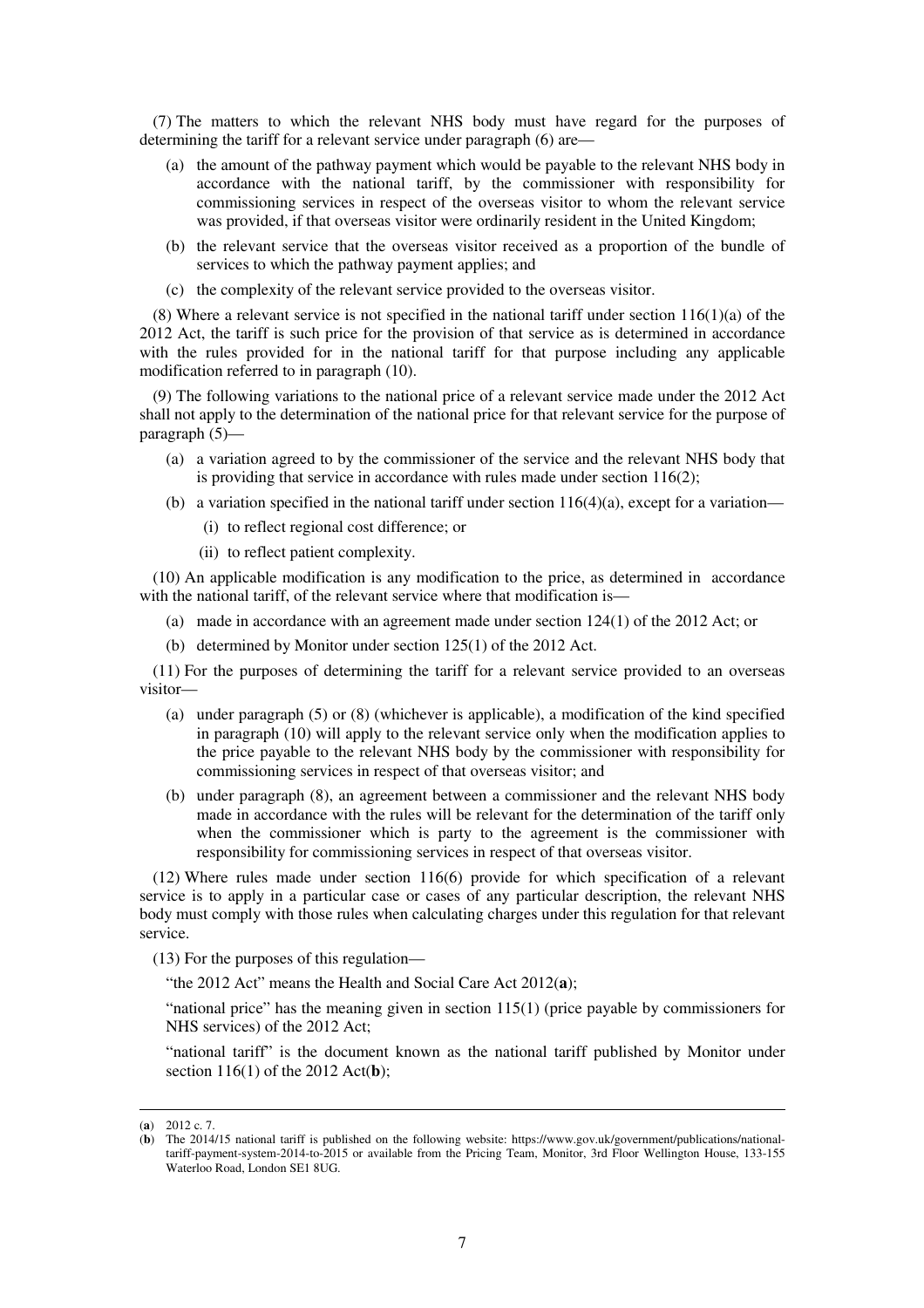"the rules" mean the rules provided for in the national tariff under section 116 and 117 (the national tariff: further provision) of the 2012 Act.

(14) Nothing in this regulation prevents a relevant NHS body from obtaining a deposit or full payment in advance in respect of relevant services to be provided to an overseas visitor in respect of whom charges are payable under these Regulations.

# PART 3

#### Relevant services exempt from charges

#### **Interpretation of this Part**

**8.**—(1) In this Part—

"female genital mutilation" means the excision, infibulation or other mutilation (collectively referred to as mutilation) of the whole or any part of a female's labia majora, labia minora or clitoris where—

- (a) that mutilation constituted an offence under the Female Genital Mutilation Act 2003(**a**) ("the 2003 Act");
- (b) if the mutilation was performed prior to the coming into force of the 2003 Act, that mutilation would have constituted an offence under the 2003 Act if the Act had been in force at the time the mutilation was performed; or
- (c) if the mutilation was performed outside the United Kingdom but did not constitute an offence under the 2003 Act, that mutilation would have constituted an offence under the 2003 Act had it been performed in the United Kingdom;

"girl" includes woman;

"torture" has the meaning given in Article 1(1) of the United Nations Convention Against Torture and other Cruel, Inhuman or Degrading Treatment or Punishment (agreed in New York on 4th February 1985)(**b**).

(2) The reference to treatment in regulation 9(f) includes—

- (a) any subsequent or on-going treatment provided to an overseas visitor for any condition, including a chronic condition, that is directly attributable to the torture, female genital mutilation, domestic violence or sexual violence; and
- (b) in the case of female genital mutilation, any antenatal, perinatal and postpartum treatment provided to an overseas visitor the need for which is directly attributable to the mutilation.

#### **Relevant services exempt from charges**

**9.** No charge may be made or recovered in respect of any of the following relevant services provided to an overseas visitor—

- (a) accident and emergency services, but not including any services provided—
	- (i) after the overseas visitor has been accepted as an in-patient at a hospital(**c**); or
	- (ii) at an outpatient appointment;
- (b) services provided otherwise than at, or by staff employed to work at, or under the direction of, a hospital;
- (c) family planning services;
- (d) services provided for the diagnosis and treatment of a condition listed in Schedule 1;

<sup>(</sup>**a**) 2003 c. 31.

<sup>(</sup>**b**) Cm 1775. The Convention entered into force in respect of the United Kingdom on 7th January 1989.

<sup>(</sup>**c**) "Hospital" is defined in section 275(1) of the 2006 Act.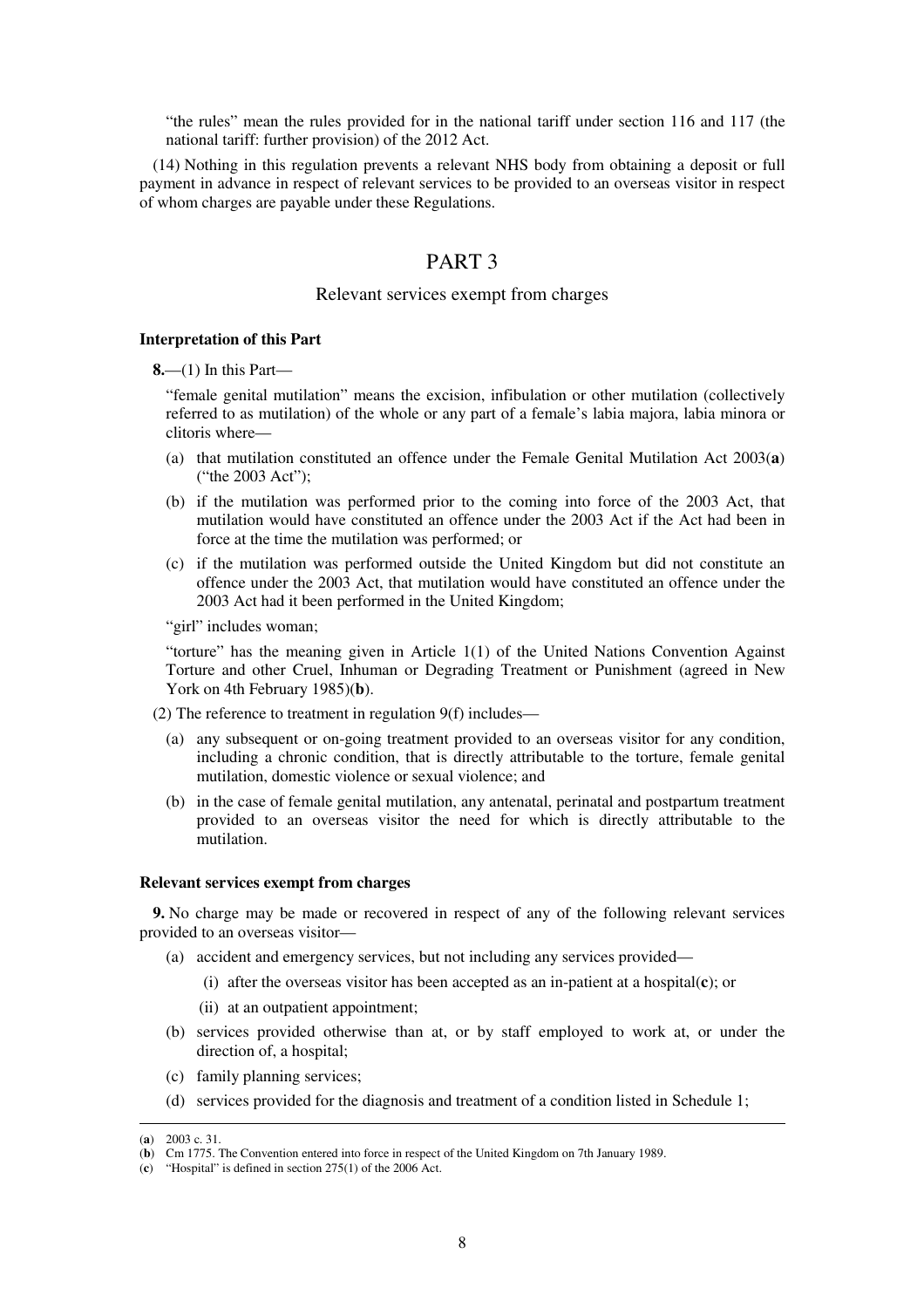- (e) services provided for the diagnosis and treatment of sexually transmitted infections;
- (f) services provided for the treatment of a condition caused by—
	- (i) torture;
	- (ii) female genital mutilation;
	- (iii) domestic violence; or
	- (iv) sexual violence,

provided that the overseas visitor has not travelled to the United Kingdom for the purpose of seeking that treatment.

### PART 4

### Overseas visitors exempt from charges

#### **Immigration health charge**

**10.—(1)** In this regulation "relevant period" means—

(a) where—

<u>.</u>

- (i) an immigration health charge is payable(**a**);
- (ii) an exemption from paying an immigration health charge applies as a consequence of any exemption provided for in an order made under section 38 (immigration health charge) of the 2014 Act;
- (iii) the Secretary of State has exercised discretion to reduce or waive all or part of an immigration health charge in accordance with such an order; or
- (iv) the Secretary of State has exercised discretion to refund part, but not all of an immigration health charge paid under such an order,

the period of leave to enter or remain in the United Kingdom which is granted to the overseas visitor, or has effect on their arrival in the United Kingdom, in respect of the application for entry clearance or leave to remain to which the immigration health charge, exemption, reduction or waiver relates; and

- (b) in a case where the overseas visitor's leave to enter or remain in the United Kingdom is extended by virtue of—
	- (i) section 3C (continuation of leave pending variation decision)(**b**); or
	- (ii) section 3D (continuation of leave following revocation)(**c**),

of the 1971 Act, the period in respect of which leave is extended under those sections.

(2) No charge may be made or recovered under these Regulations in respect of any relevant services provided during the relevant period to an overseas visitor in respect of whom—

- (a) an immigration health charge has been paid;
- (b) an exemption from paying such an immigration health charge applies, unless paragraph (3) applies;
- (c) a reduction or waiver from paying such an immigration health charge applies; or
- (d) a refund for part, but not all, of an immigration health charge has been made,

in accordance with an order made under section 38 of the 2014 Act.

<sup>(</sup>**a**) It is anticipated that an order will be made under section 38 of the Immigration Act 2014 to be in force on the 6th April 2015, but if that is not the case then regulations 10, 11 and 25(3) have no practical effect until such time as an order is made.

<sup>(</sup>**b**) 1971 c. 77; section 3C was amended by the Nationality, Immigration and Asylum Act 2002 (c. 41), section 118; the Immigration, Asylum and Nationality Act 2006 (c. 13), section 11(1) to (4); and the Immigration Act 2014 (c. 22) (the 2014 Act), Schedule 9, paragraphs 20 and 21.

<sup>(</sup>**c**) Section 3D was amended by the Immigration, Asylum and Nationality Act 2006, section 11(5) and the 2014 Act, Schedule 9, paragraphs 20 and 22.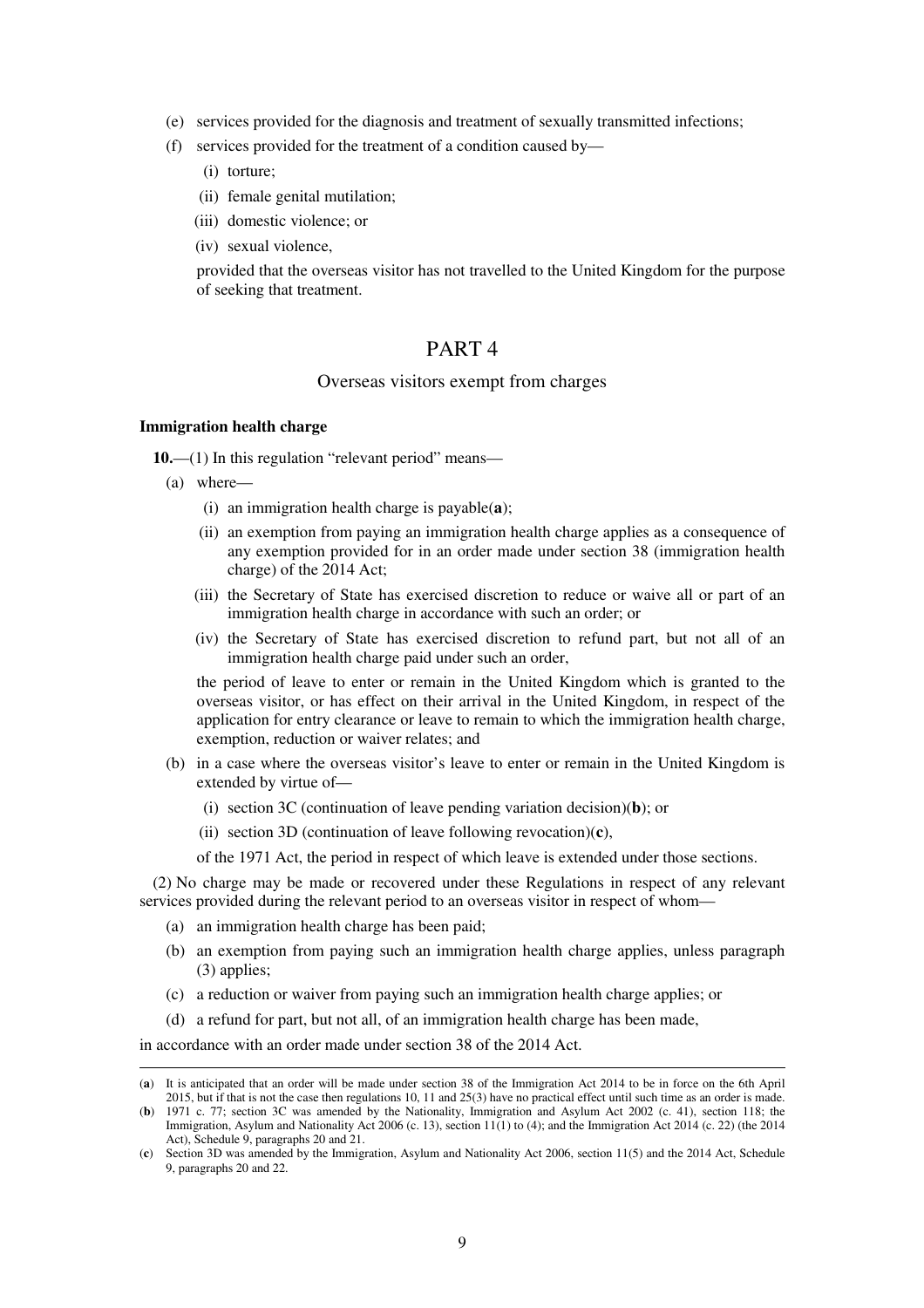(3) This paragraph applies where a person is exempt from payment of an immigration health charge under an order made under section 38 of the 2014 Act by virtue of having made an application—

- (a) for entry clearance where, if granted in accordance with the immigration rules, the entry clearance would have effect on arrival in the United Kingdom as leave to enter for 6 months or less, or where the leave to enter which may be granted pursuant to that entry clearance would be for 6 months or less if granted in accordance with the immigration rules; or
- (b) for entry clearance under Part 2 (visitors to the UK) of the immigration rules.

#### **Overseas visitors who have made applications for entry clearance or leave to remain prior to the commencement of the immigration health charge**

**11.**—(1) In this regulation "relevant period" means—

- (a) the period of leave to enter or remain in the United Kingdom granted to the overseas visitor in respect of the application for entry clearance or leave to remain to which paragraph (3)(a) refers; and
- (b) in a case where the overseas visitor's leave to enter or remain in the United Kingdom is extended by virtue of—
	- (i) section 3C (continuation of leave pending variation decision); or
	- (ii) section 3D (continuation of leave following revocation),

of the 1971 Act, the period in respect of which leave is extended under those sections.

(2) In this regulation "relevant date" means the date of coming into force of the first order made under section 38 of the 2014 Act.

(3) No charge may be made or recovered under these Regulations in respect of any relevant services provided to an overseas visitor during the relevant period who—

- (a) made an application for entry clearance or leave to remain in the United Kingdom before the relevant date and was granted leave to enter or remain in the United Kingdom or entry clearance which has effect on the overseas visitor's arrival in the United Kingdom as leave to enter or remain in the United Kingdom in respect of that application;
- (b) has entered, or remained in, the United Kingdom by virtue of that leave to enter or remain; and
- (c) had that application for entry clearance or leave to remain been made on or after the relevant date, would be—
	- (i) liable to pay an immigration health charge; or
	- (ii) exempt from paying an immigration health charge as a consequence of an exemption provision under an order made under section 38 of the 2014 Act, unless paragraph (4) applies.

(4) This paragraph applies where an overseas visitor—

- (a) would be exempt from an immigration health charge under an order made under section 38 of the 2014 Act by virtue of having made an application of a kind described in regulation 10(3)(a) or (b) (immigration health charge); or
- (b) has been granted leave to enter or remain in the United Kingdom outside the immigration rules for 6 months or less.

#### **Overseas visitors with EU rights**

**12.** No charge may be made or recovered in respect of any relevant services provided to an overseas visitor who has an entitlement to the provision of the services in question without charge under or by virtue of any of the following—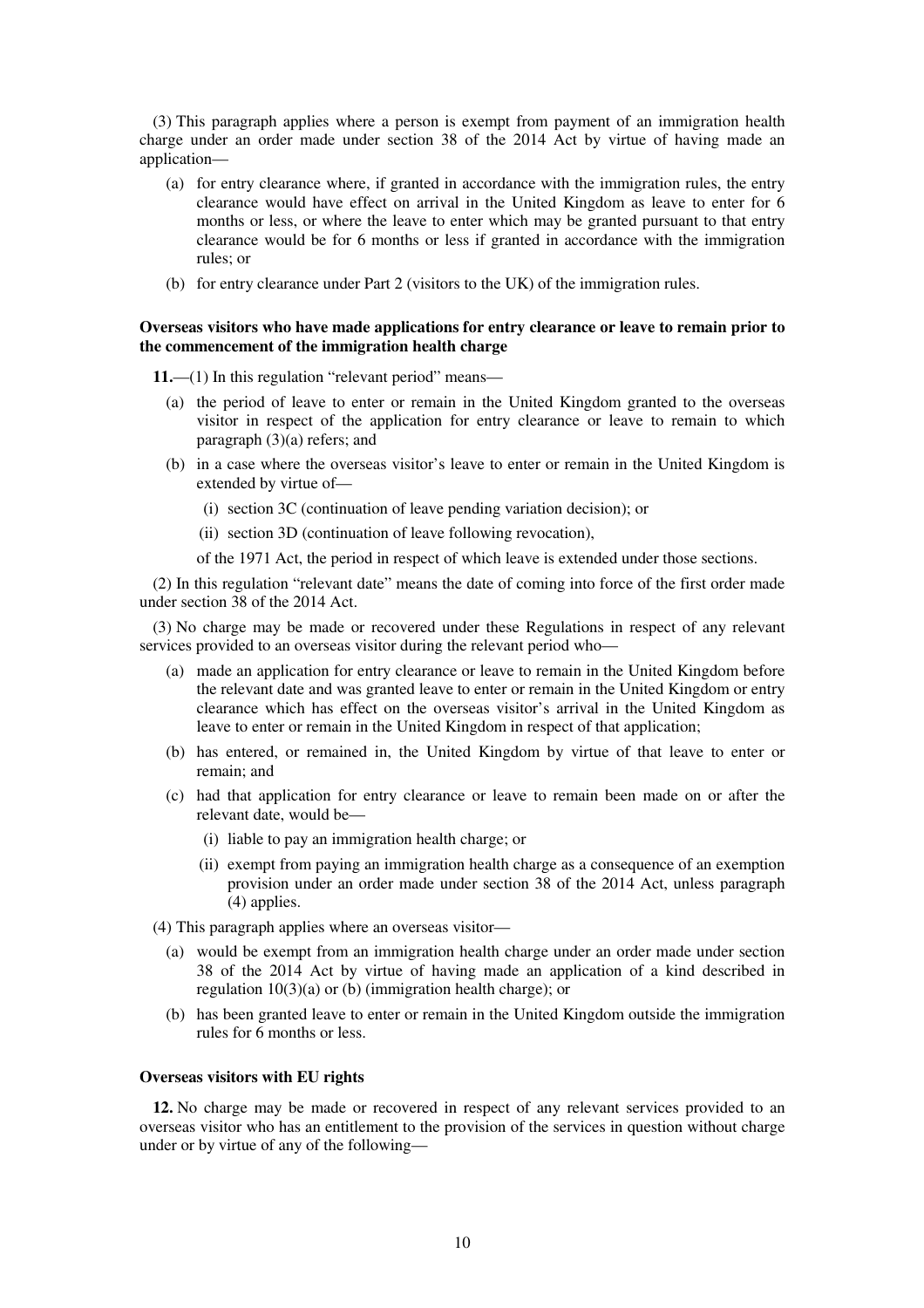- (a) regulations made under Article 48 of the Treaty on the Functioning of the European Union(**a**);
- (b) an agreement entered into between the European Union and any other country; or
- (c) any other enforceable EU right(**b**).

### **Overseas visitors who are treated as if entitled under the Social Security Coordination Regulation**

**13.** No charge may be made or recovered in respect of any relevant services provided to an overseas visitor who would have an entitlement to the provision of the services in question under Article 27(2) of Regulation (EC) No 883/2004(**c**) if the United Kingdom had opted in as described in that Article and was listed in Annex IV to that Regulation.

#### **Reciprocal health care agreements**

**14.** No charge may be made or recovered in respect of any relevant services provided to an overseas visitor where those services are provided in circumstances covered by a reciprocal agreement with a country or territory specified in Schedule 2.

#### **Refugees, asylum seekers, supported individuals and looked after children**

**15.** No charge may be made or recovered in respect of any relevant services provided to an overseas visitor who—

- (a) has been granted temporary protection, asylum or humanitarian protection under the immigration rules;
- (b) has made an application, which has not yet been determined, to be granted temporary protection, asylum or humanitarian protection under those rules;
- (c) is currently supported under section 95 (persons for whom support may be provided) of the Immigration and Asylum Act 1999(**d**) ("the 1999 Act");
- (d) has made an application to be granted temporary protection, asylum or humanitarian protection under the immigration rules which was rejected and who is supported under—
	- (i) section 4(2) (facilities for the accommodation of a person) of the 1999 Act(**e**); or
	- (ii) section 21 (duty of local authorities to provide accommodation) of the National Assistance Act 1948(**f**); or
- (e) is a child who is looked after by a local authority within the meaning of section  $22(1)$ (general duty of local authority in relation to children looked after by them) of the Children Act 1989(**g**).

<sup>(</sup>**a**) OJ C 326, 26.10.2012, p. 47.

<sup>(</sup>**b**) For the expression "enforceable EU right", see section 2(1) of the European Communities Act 1972 (c. 68), as amended by the European Union (Amendment) Act 2008 (c. 7), section 3(3) and Schedule, Part 1.

<sup>(</sup>**c**) Regulation (EC) No 883/2004 is defined in section 275(1) of the National Health Service Act 2006.

<sup>(</sup>**d**) 1999 c. 33; section 95 was amended by the Nationality, Immigration and Asylum Act 2002 (c. 41), section 44(1) and (6) and 50(1).

<sup>(</sup>**e**) Section 4 was amended by the Nationality, Immigration and Asylum Act 2002 (c. 41), section 49; the Asylum and Immigration (Treatment of Claimants, etc) Act 2004 (c. 19), section 10(1) and (6), and the Immigration, Asylum and Nationality Act 2006 (c. 13), section 43(7).

<sup>(</sup>**f**) 1948 c. 29. Relevant amendments to section 21 were made by the Local Government Act 1972 (c. 70), Schedule 23, paragraph 2, and Schedule 30; the National Health Service Reorganisation Act 1973 (c. 32), Schedule 5; the Housing (Homeless Persons) Act 1977 (c. 48), Schedule; the Children Act 1989 (c. 41), Schedule 13, paragraph 11(1); the National Health Service and Community Care Act 1990 (c. 19), section 42(1), Schedule 9, paragraph 5(1) to (3), and Schedule 10; the Immigration and Asylum Act 1999 (c. 33), section 116; the Health and Social Care Act 2001 (c. 15), section 53; the Nationality, Immigration and Asylum Act 2002 (c. 41), section 45(5), and the National Health Service (Consequential Provisions) Act 2006 (c. 43), Schedule 1, paragraphs 5 and 6.

<sup>(</sup>**g**) 1989 c. 41; section 22(1) was amended by the Local Government Act 2000 (c. 22), Schedule 5, paragraph 19; the Children (Leaving Care) Act 2000 (c. 35), section 2(1) and (2), and the Adoption and Children Act 2002 (c. 38), section 116(2).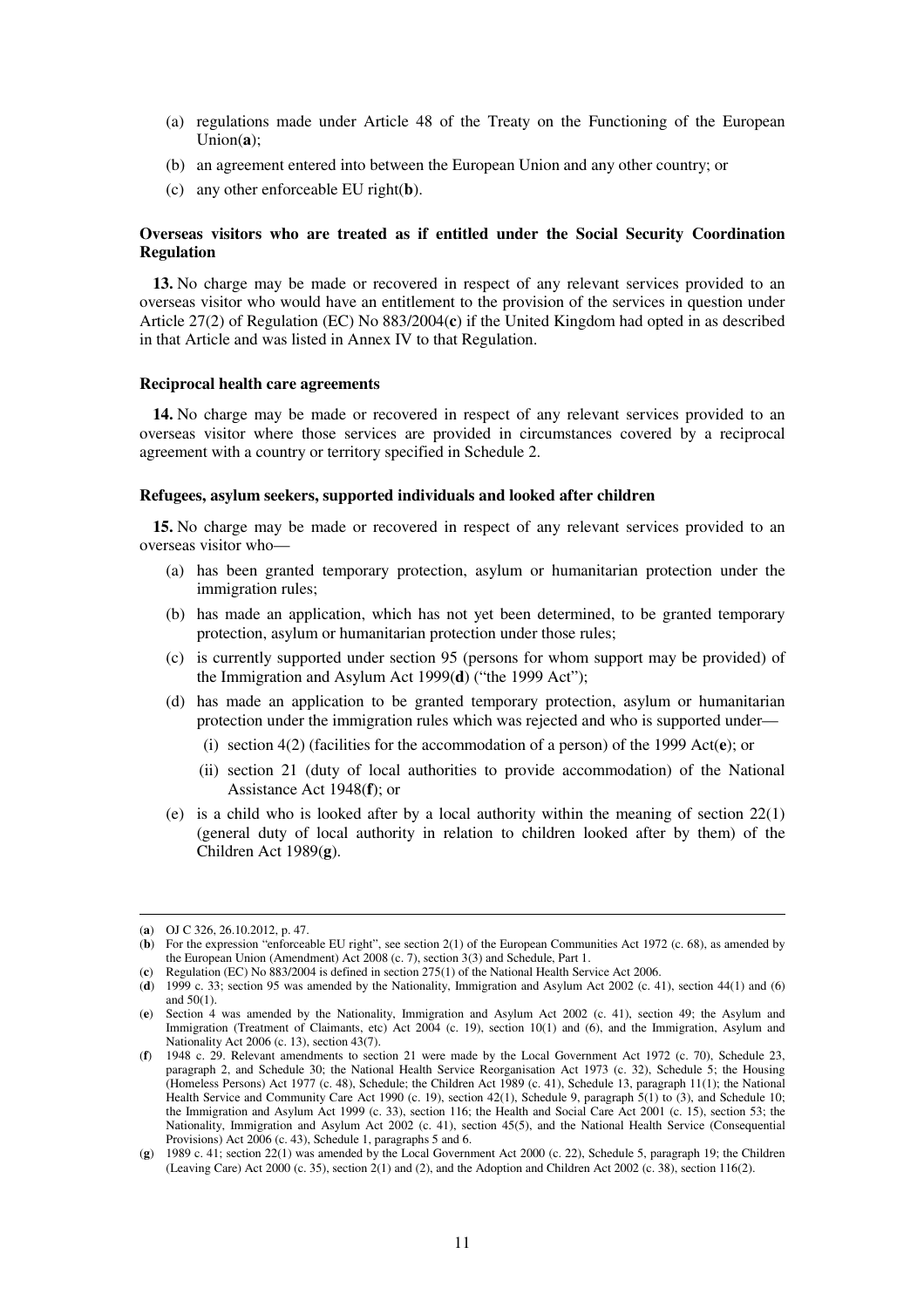#### **Victims of human trafficking**

**16.**—(1) No charge may be made or recovered in respect of any relevant services provided to an overseas visitor, where a competent authority—

- (a) has identified the overseas visitor as a victim of human trafficking; or
- (b) considers that there are reasonable grounds to believe that the overseas visitor is a victim of human trafficking, and the recovery and reflection period in relation to that person under Article 13 of the Trafficking Convention has not yet expired.

(2) In this regulation—

"competent authority" means a designated competent authority of the United Kingdom for the purposes of the Trafficking Convention(**a**);

"Trafficking Convention" means the Council of Europe Convention on Action against Trafficking in Human Beings (agreed at Warsaw on 16th May 2005)(**b**);

"victim of human trafficking" means a victim within the meaning of Article 4 of the Trafficking Convention.

#### **Exceptional humanitarian reasons**

**17.**—(1) Where an overseas visitor who has been granted leave to enter the United Kingdom outside the immigration rules—

- (a) applies (or someone applies on the overseas visitor's behalf) for exemption from charges in respect of relevant services for a course of treatment; and
- (b) the Secretary of State determines that exceptional humanitarian reasons justify it,

no charge may be made or recovered in respect of relevant services provided to that overseas visitor for that course of treatment.

(2) A determination under paragraph (1)(b) may only be made by the Secretary of State if the Secretary of State is satisfied, in the case of that overseas visitor, that—

- (a) the treatment specified is not available in that person's home country;
- (b) the necessary arrangements have been made for temporary accommodation for that person, any authorised companion and authorised child for the duration of the course of treatment; and
- (c) the necessary arrangements have been made for the return of that person, any authorised companion and any authorised child to their home country when the course of treatment is completed.

#### **Overseas visitors detained in hospital or subject to court ordered treatment**

**18.** No charge may be made or recovered in respect of relevant services provided to an overseas visitor—

- (a) who is liable to be detained in a hospital, received into guardianship or subject to a community treatment order under the Mental Health Act 1983(**c**);
- (b) who is detained in a hospital in circumstances which amount to deprivation of the overseas visitor's liberty and that deprivation of liberty is authorised under any of the following provisions of the Mental Capacity Act 2005(**d**)—

<sup>(</sup>**a**) The designated competent authorities for the United Kingdom for the purposes of the Trafficking Convention are the Home Office (postal address: UKVI, Waterside Court, 471 Kirkstall Road, Leeds LS4 2QB) and the United Kingdom Human Trafficking Centre (postal address: UKHTC, PO Box 8000, London SE11 5EN).

<sup>(</sup>**b**) Cm 8414. The Convention entered into force in respect of the United Kingdom on 1st April 2009.

<sup>(</sup>**c**) 1983 c. 20. Section 17A(3) of the Mental Health Act 1983, which was inserted by section 32(1) and (2) of the Mental Health Act 2007 (c. 12) ("the 2007 Act"), defines "community treatment order" for the purposes of that Act.

<sup>(</sup>**d**) 2005 c. 9.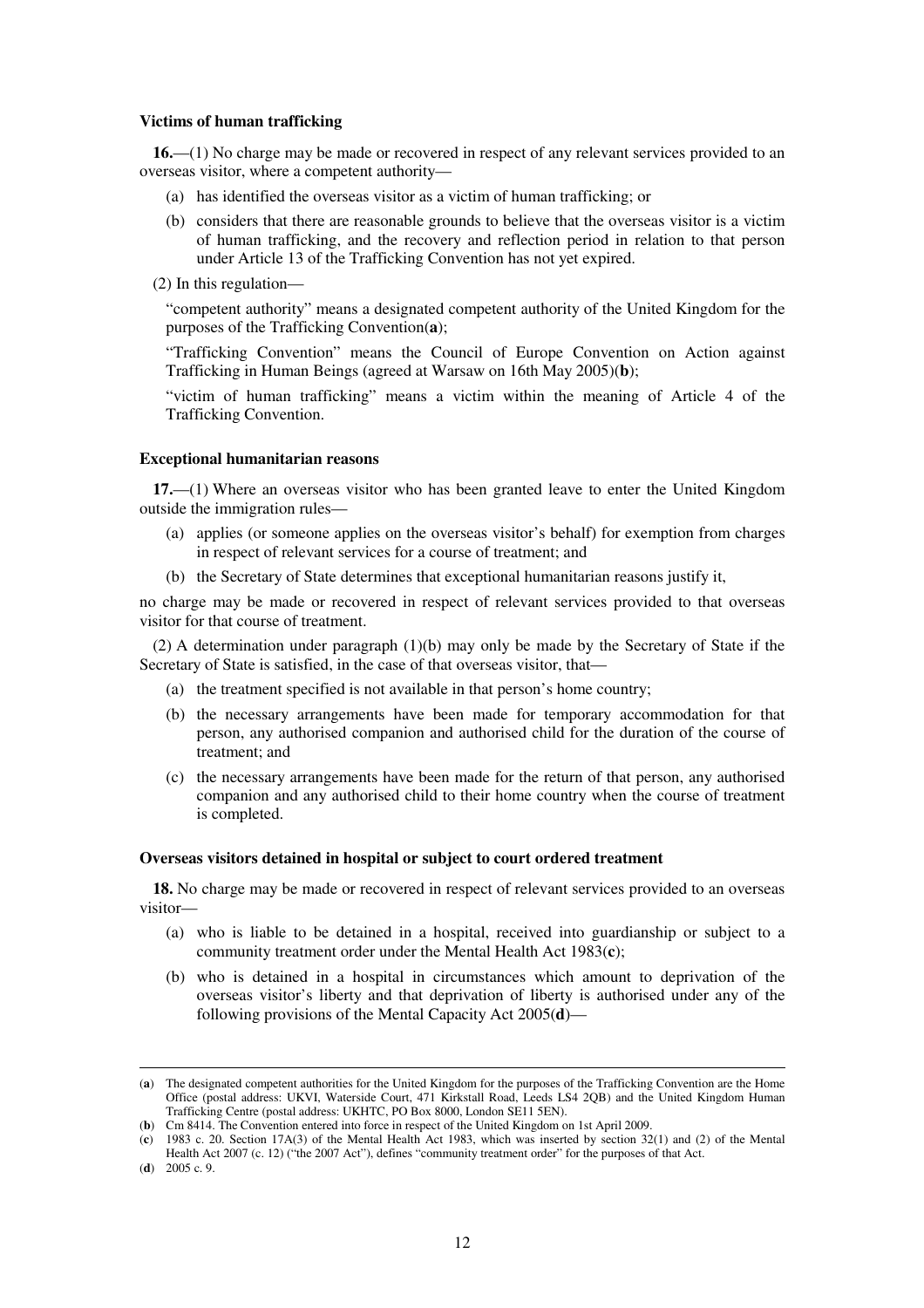- (i) section 4A (restriction on deprivation of liberty)(**a**);
- (ii) section 4B (deprivation of liberty necessary for life-sustaining treatment etc)(**b**);
- (iii) section 16 (powers to make decisions and appoint deputies: general); or
- (iv) Schedule A1 (hospital and care home residents: deprivation of liberty)(**c**);
- (c) whose detention in hospital is authorised by any other enactment authorising detention in a hospital; or
- (d) who is required to submit to a specified form of treatment that is imposed by, or included in, an order of a court and paragraph (a), (b) or (c) does not apply.

#### **Prisoners or detainees**

**19.**—(1) No charge may be made or recovered in respect of any relevant services provided to an overseas visitor—

- (a) who is detained in prison or in a place in which a person may be detained that is provided by the Secretary of State under section 43(1) (remand centres and young offender institutions) of the Prison Act 1952(**d**); or
- (b) who is detained under any of the following provisions—
	- (i) Schedule 2 (administrative provisions as to control on entry etc)(**e**) or Schedule 3 (supplementary provisions as to deportation)(**f**) to the 1971 Act;
	- (ii) section 62 (detention by Secretary of State) of the Nationality, Immigration and Asylum Act 2002(**g**);
	- (iii) section  $40(7)(c)$  (searches: contracting out) of the Immigration, Asylum and Nationality Act 2006(**h**); or
	- (iv) section 2 (detention) or 36 (detention) of the UK Borders Act 2007(**i**).
- (2) In this regulation, "prison" has the meaning given in section 53(1) of the Prison Act 1952(**j**).

-

<sup>(</sup>**a**) Section 4A was inserted by the 2007 Act, section 50(1) and (2).

<sup>(</sup>**b**) Section 4B was inserted by the 2007 Act, section 50(1) and (2).

<sup>(</sup>**c**) Schedule A1 was inserted by the 2007 Act, Schedule 7.

<sup>(</sup>**d**) 1952 c. 52; section 43(1) was amended by the Criminal Justice Act 1988 (c. 33), Schedule 8, paragraph 1, Schedule 15, paragraph 11, Schedules 16 and 18; the Criminal Justice and Public Order Act 1994 (c. 33), section 5(2), 18(3) and Schedule 11; the Crime and Disorder Act 1998 (c. 37), Schedule 8, paragraph 6; the Powers of Criminal Courts (Sentencing) Act 2000 (c. 6), Schedule 9, paragraph 5(1) and (2); the Criminal Justice and Immigration Act 2008 (c. 4), Schedule 26, paragraph 3, and the Legal Aid, Sentencing and Punishment of Offenders Act 2012 (c. 10), Schedule 12, paragraph 4.

<sup>(</sup>**e**) 1971 c. 77; Schedule 2 was amended by the Criminal Justice Act 1972 (c. 71), Schedule 6, Part II; the British Nationality Act 1981 (c. 61), Schedule 4, paragraphs 2 and 3(1); the Immigration Act 1988 (c. 14), Schedule, paragraphs 6 to 9 and 10(1); the Asylum and Immigration Act 1996 (c. 49), Schedule 2, paragraphs 5 to 12 and Schedule 4; the Access to Justice Act 1999 (c. 22), Schedule 13, paragraph 70; the Immigration and Asylum Act 1999 (c. 33), section 18, 19, 132(2), 134(2), 135(2), 136(2), 139(2), 140, Schedule 14, paragraphs 43, 56 to 65, 67 and Schedule 16; the Nationality, Immigration and Asylum Act 2002 (c. 41), sections 63, 64, 73(1) and (5), 119 and Schedule 7, paragraphs 2, 4 and 6; the Courts Act 2003 (c. 39), Schedule 8, paragraph 149; the Health Protection Agency Act 2004 (c. 17), Schedule 3, paragraph 3; the Asylum and Immigration (Treatment of Claimants, etc) Act 2004 (c. 19), section 16, 18 and Schedules 2 and 4, paragraph 1; the Immigration, Asylum and Nationality Act 2006 (c. 13), sections 27, 31 and 42 and Schedule 3; the Immigration Act 2014 (c. 22), section 5, 7, 9, 13, Schedule 1, paragraphs 1, 2(1) and 3, Schedule 2, paragraph 1, Schedule 8, Schedule 9, paragraphs 1, 20, 23 and 72; S.I. 1990/2227, 1993/1813, 2010/21 and 2014/1704.

<sup>(</sup>**f**) Schedule 3 was amended by the Criminal Justice Act 1982 (c. 48), Schedule 10; the Immigration Act 1988 (c. 14), Schedule, paragraph 10(2); the Asylum and Immigration Act 1996 (c. 49), Schedule 2, paragraph 13; the Immigration and Asylum Act 1999 (c. 33), section 54 and Schedule 14, paragraphs 43 and 68; the Nationality, Immigration and Asylum Act 2002 (c. 41), Schedule 7, paragraph 7 and 8; the Courts Act 2003 (c. 39), Schedule 8, paragraph 150 and Schedule 10; the Asylum and Immigration (Treatment of Claimants, etc) Act 2004 (c. 19), section 34; the Immigration, Asylum and Nationality Act 2006 (c. 13), section 53, and the Immigration Act 2014 (c. 22), Schedule 1, paragraph 2(2) and Schedule 9, paragraphs 9, 20 and 24.

<sup>(</sup>g)  $2002$  c. 41; section 62 was amended by the Prevention of Terrorism Act 2005 (c. 2), section 16(2)(c) and the Immigration Act 2014 (c. 22), Schedule 9, paragraphs 3(1), (2) and 13.

<sup>(</sup>**h**) 2006 c. 13.

<sup>(</sup>**i**) 2007 c. 30; section 2 was amended by the Borders, Citizenship and Immigration Act 2009 (c. 11), section 52(1).

<sup>(</sup>**j**) 1952 c. 52. There are amendments to section 53(1) but none are relevant.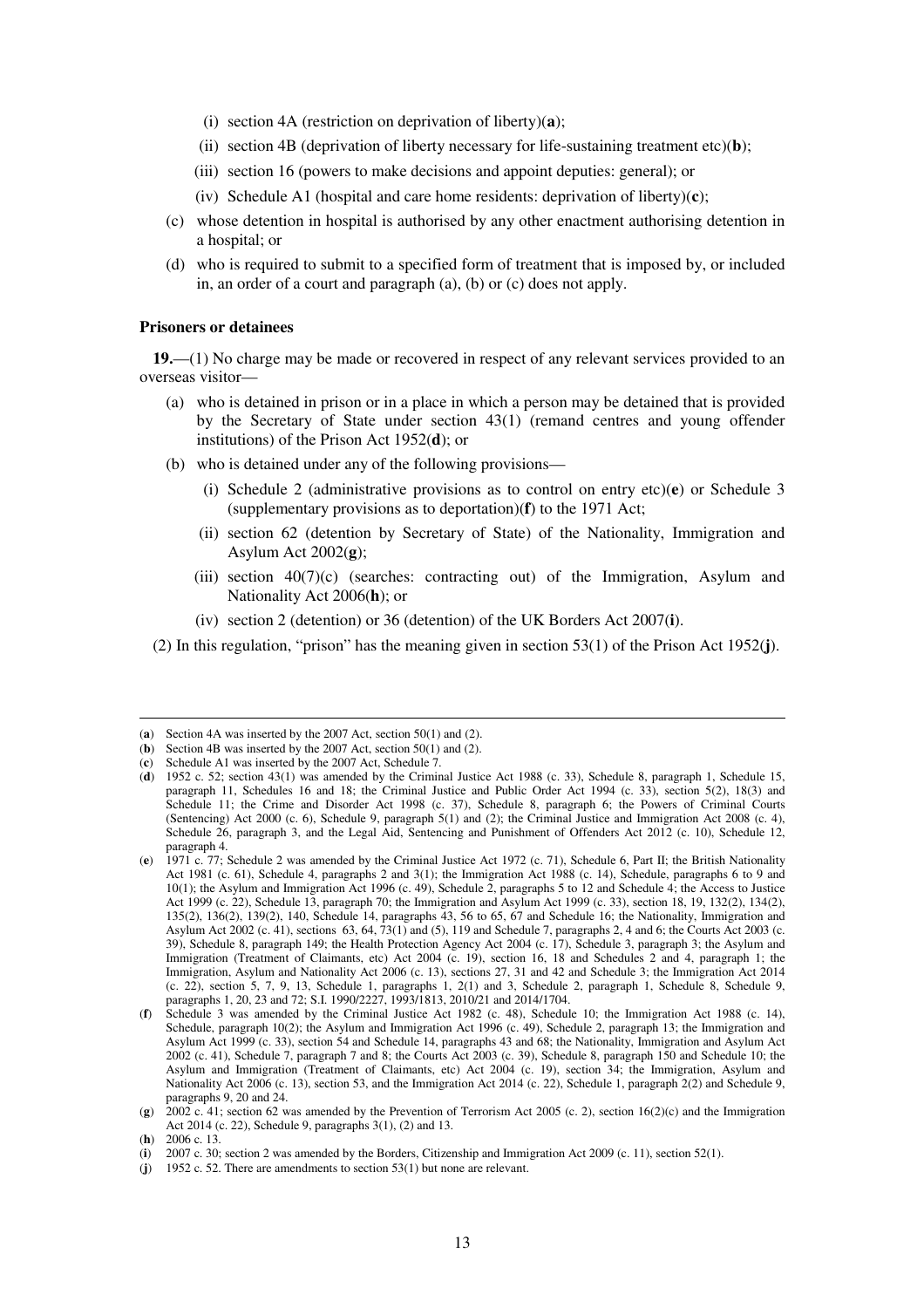#### **Members of the regular and reserve forces, Crown servants and others**

**20.**—(1) No charge may be made or recovered in respect of any relevant services provided to an overseas visitor who is—

- (a) a member of the regular or reserve forces within the meaning of the Armed Forces Act 2006(**a**);
- (b) a qualifying employee who is visiting the United Kingdom in the course of the qualifying employment; or
- (c) where paragraph (b) does not apply, a qualifying employee who—
	- (i) was ordinarily resident in the United Kingdom immediately prior to becoming a qualifying employee; or
	- (ii) where the qualifying employee has been employed in more than one position of qualifying employment, the qualifying employee was ordinarily resident in the United Kingdom immediately prior to taking up one of the positions of qualifying employment.

(2) An overseas visitor will be a "qualifying employee" if the overseas visitor was recruited in the United Kingdom and is—

- (a) a Crown servant (other than a person falling within paragraph  $(1)(a)$ ) employed by, or in the service of, the Government of the United Kingdom;
- (b) an employee of the British Council or the Commonwealth War Graves Commission; or
- (c) working in employment, whether or not the overseas visitor derives a salary or wage from that employment, that is financed in part by the Government of the United Kingdom in accordance with arrangements with the Government of some other country or territory or a public body in such other country or territory.

(3) In this regulation "qualifying employment" means any period of employment during which the overseas visitor was a qualifying employee.

### **NATO forces**

**21.**—(1) No charge may be made or recovered in respect of any relevant services provided to an overseas visitor who is a person to whom Article  $IX(5)$  of the Agreement regarding the Status of Forces of Parties to the North Atlantic Treaty (agreed in London on 19th June 1951)(**b**) applies.

(2) This regulation applies where the services in question cannot readily be provided by the medical services of the armed forces of—

- (a) the overseas visitor's own country; or
- (b) the United Kingdom.

#### **War pensioners and armed forces compensation scheme payment recipients**

**22.** No charge may be made or recovered in respect of any relevant services provided to an overseas visitor who is in receipt of—

- (a) any pension or other benefit under a Personal Injuries Scheme or Service Pensions Instrument, which Scheme and Instrument are defined in regulation 2(1) (interpretation) of the Social Security (Overlapping Benefits) Regulations 1979(**c**); or
- (b) a payment made under article  $15(1)(c)$  (description of benefits injury) or article 29(1) (description of benefits – death) of the Armed Forces and Reserve Forces (Compensation Scheme) Order 2011(**d**).

<sup>(</sup>**a**) 2006 c. 52; "the regular forces" and "the reserve forces" are defined in section 374 of the Armed Forces Act 2006 as amended by the Defence Reform Act 2014 (2014 c. 20), section 44(3)(a), (b) and (4).

<sup>(</sup>**b**) Cmd. 9363.

<sup>(</sup>**c**) S.I. 1979/597, amended by S.I. 1980/1927; there are other amending instruments but none is relevant.

<sup>(</sup>**d**) S.I. 2011/517, amended by S.I. 2011/2552; there are other amending instruments but none is relevant.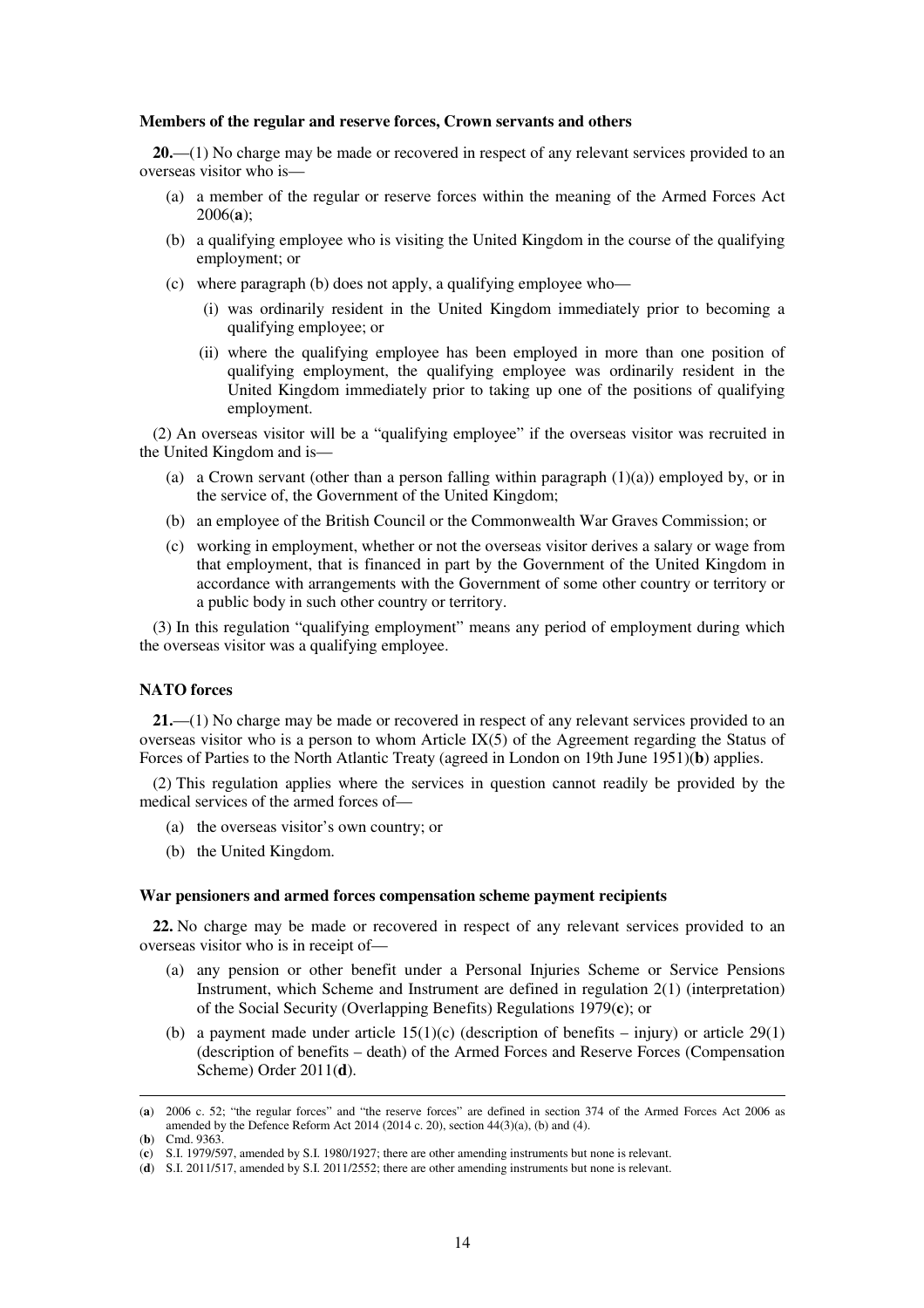#### **Employees on ships**

**23.** No charge may be made or recovered in respect of any relevant services provided to an overseas visitor who is employed or engaged or working in any capacity on board a ship and whose normal place of work is on board a ship, where that ship is registered in the United Kingdom.

#### **Treatment the need for which arose during the visit**

**24.** No charge may be made or recovered in respect of any relevant services, consisting of treatment the need for which arose during the visit, provided to an overseas visitor who is any of the following—

- (a) a national of a state which is a contracting party to the European Convention on Social and Medical Assistance (agreed in Paris on 11th December 1953)(**a**) or the European Social Charter (agreed in Turin on 18th October 1961)(**b**) and is—
	- (i) lawfully present in the United Kingdom; and
	- (ii) without sufficient resources to pay the charge;
- (b) an authorised child or an authorised companion.

#### **Family members of overseas visitors**

**25.**—(1) For the purposes of this regulation, unless otherwise provided, "member of the family" means—

- (a) the spouse or civil partner of an overseas visitor; or
- (b) a child in respect of whom an overseas visitor has parental responsibility.

(2) No charge may be made or recovered in respect of any relevant services provided to an overseas visitor who is a member of the family of another overseas visitor ("the principal overseas visitor") and is lawfully present if the principal overseas visitor is exempt from charges under any of the following regulations—

- (a) regulation 16 (victims of human trafficking);
- (b) regulation 20 (members of the regular and reserve forces, Crown servants and others);
- (c) regulation 21 (NATO forces).

(3) No charge may be made or recovered in respect of any relevant services provided to an overseas visitor who is a child who—

- (a) is born in the United Kingdom to a parent who is exempt from charges by virtue of—
	- (i) regulation 10 (immigration health charge); or
	- (ii) regulation 11 (overseas visitors who have made applications for entry clearance or leave to remain prior to the commencement of the immigration health charge);
- (b) is aged 3 months or less; and

<u>.</u>

(c) has not left the United Kingdom since birth.

(4) Subject to paragraphs (5) to (7) of this regulation, no charge may be made or recovered in respect of any relevant services provided to an overseas visitor who is a member of the family of a principal overseas visitor if—

- (a) the overseas visitor is lawfully present in the United Kingdom;
- (b) the overseas visitor is visiting the United Kingdom with the principal overseas visitor; and
- (c) the principal overseas visitor is exempt from charges under—

<sup>(</sup>**a**) Cmd. 9512. The Convention entered into force in respect of the United Kingdom on 7th September 1954.

<sup>(</sup>**b**) Cmd. 2643. The Charter entered into force in respect of the United Kingdom on 11th July 1962. Article 13 provides the right to social and medical assistance.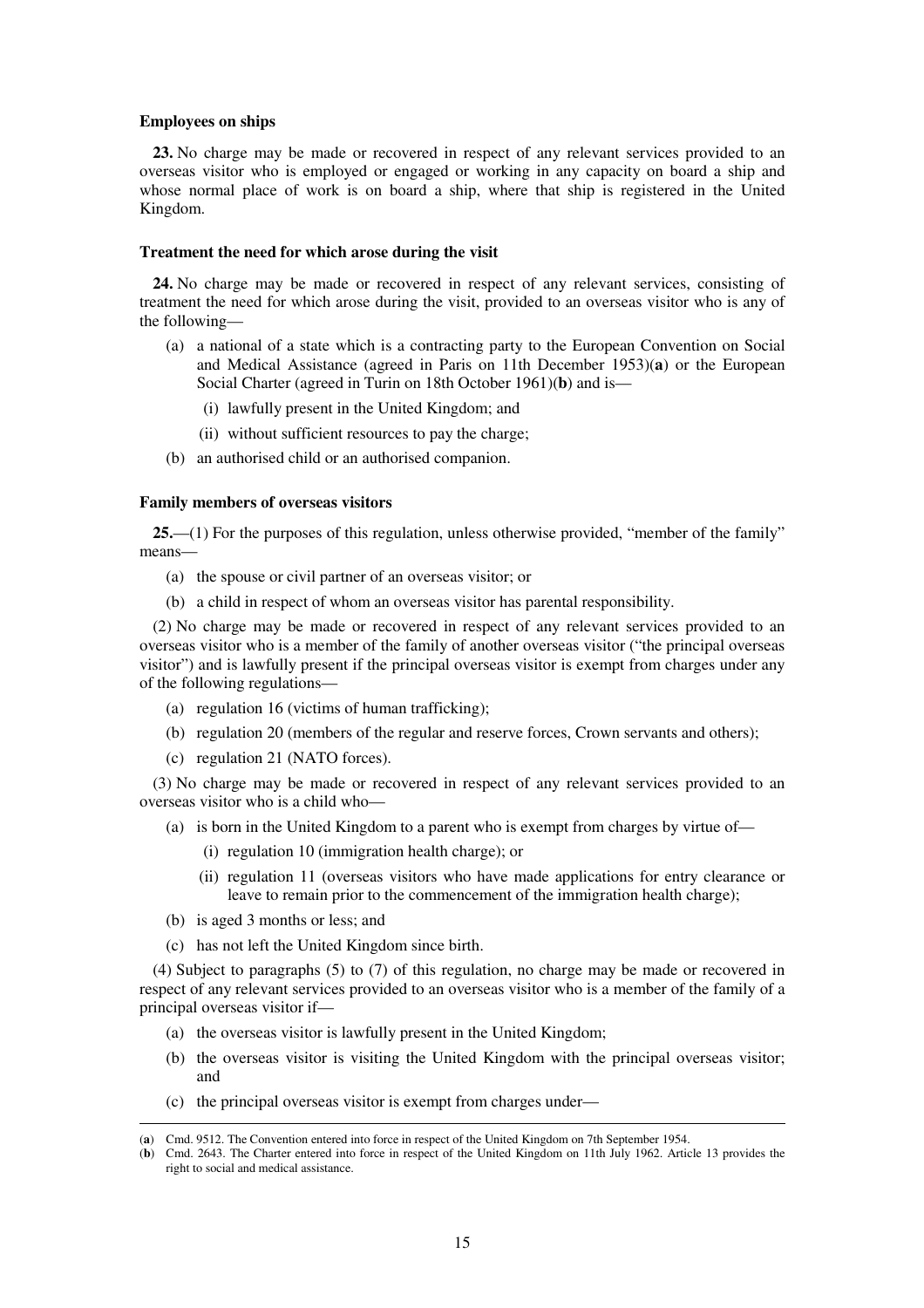- (i) regulation 12 (EU rights);
- (ii) regulation 13 (overseas visitors who are treated as if entitled under the social security coordination regulation); or
- (iii) regulation 22 (war pensioners and armed forces compensation scheme payment recipients).

(5) Where the overseas visitor is a member of the family of a principal overseas visitor who is exempt from charges under—

- (a) regulation 12 (EU rights); or
- (b) regulation 13 (overseas visitors who are treated as if entitled under the social security coordination regulation),

the exemption in paragraph (4) only applies if both the conditions in paragraphs (6) and (7) are satisfied.

(6) The first condition is that—

- (a) the overseas visitor—
	- (i) where paragraph (5)(a) applies, does not have an enforceable EU right of the kind described in regulation 12; or
	- (ii) where paragraph (5)(b) applies, would not have an enforceable EU right of the kind described in regulation 13 if the United Kingdom had opted in as described in Article  $27(2)$  of Regulation 883/2004 and was listed in Annex IV to that Regulation; and
- (b) the reason that the overseas visitor does not, or would not, have an enforceable EU right of the kind described in those regulations is because the overseas visitor is not recognised as a member of the family (within the meaning in Article  $1(i)$  of Regulation (EC) 883/2004 or any other relevant regulations or agreements which provide for an enforceable EU right of the kind described in regulation 12 for family members) of the principal overseas visitor.

(7) The second condition is that the relevant services provided to the overseas visitor are services that the overseas visitor would be entitled to receive without charge by virtue of an enforceable EU right under regulation 12 or 13 if the overseas visitor had such a right.

(8) None of the provisions of this regulation affect any entitlement which any member of the family of an overseas visitor may have to an exemption from charges for relevant services by virtue of an enforceable EU right or any other exemption which they may be entitled to in their own right.

# PART 5

#### Consequential amendments, savings and revocations

#### **Consequential amendments**

**26.** The consequential amendments set out in Schedule 3 have effect.

#### **Savings and revocations**

**27.** The instruments set out in column (1) of the table in Schedule 4 are saved in respect of charges made, or to be made, and recovered for courses of treatment (whether continuing or not) commenced before the 6th April 2015, but are otherwise revoked to the extent set out in column (3) of that table.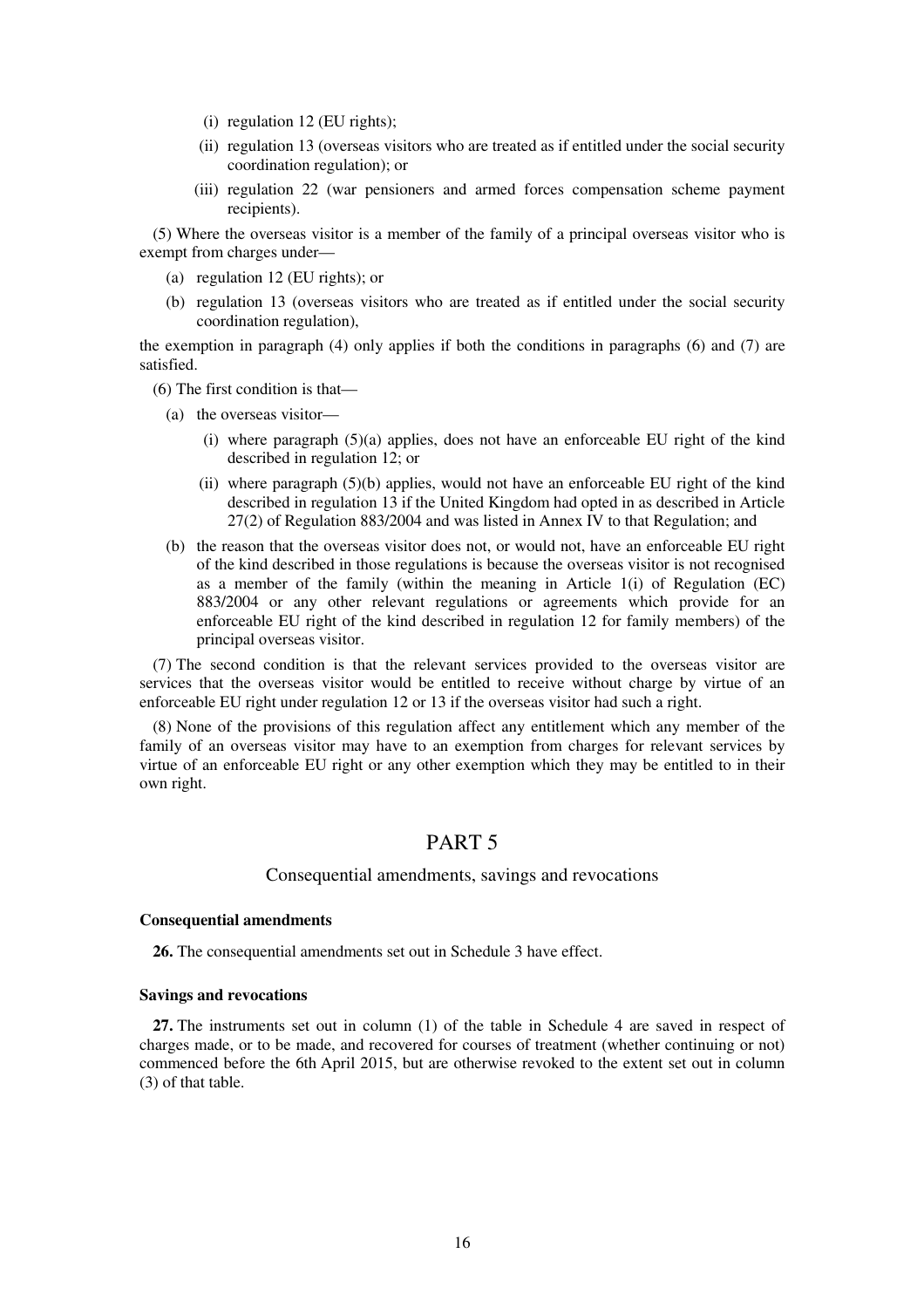Signed by authority of the Secretary of State for Health.

*Earl Howe*  Parliamentary Under-Secretary of State, 5th February 2015 Department of Health

# SCHEDULE 1 Regulation 9

# Diseases for which no charge is to be made for treatment

Acute encephalitis

Acute poliomyelitis

Anthrax

Botulism

Brucellosis

Cholera

Diphtheria

Enteric fever (typhoid and paratyphoid fever)

Food poisoning

Haemolytic uraemic syndrome (HUS)

Human immunodeficiency virus (HIV)

Infectious bloody diarrhoea

Invasive group A streptococcal disease and scarlet fever

Invasive meningococcal disease (meningococcal meningitis, meningococcal septicaemia and other forms of invasive disease)

Legionnaires' disease

Leprosy

Leptospirosis

Malaria

Measles

Mumps

Pandemic influenza (defined as the "Pandemic Phase") or influenza that might become pandemic (defined as the "Alert Phase") as defined by WHO in the World Health Organisation's ("WHO") Pandemic Influenza Risk Management Interim Guidance(**a**)

Plague

<sup>(</sup>**a**) The Guidance may be obtained from the World Health Organisation website: http://www.who.int/influenza/preparedness/pandemic/influenza\_risk\_management/en/ or from the Department of Health, Pandemic Influenza Preparedness Team, Room 101 Richmond House, 79 Whitehall, London SW1A 2NS.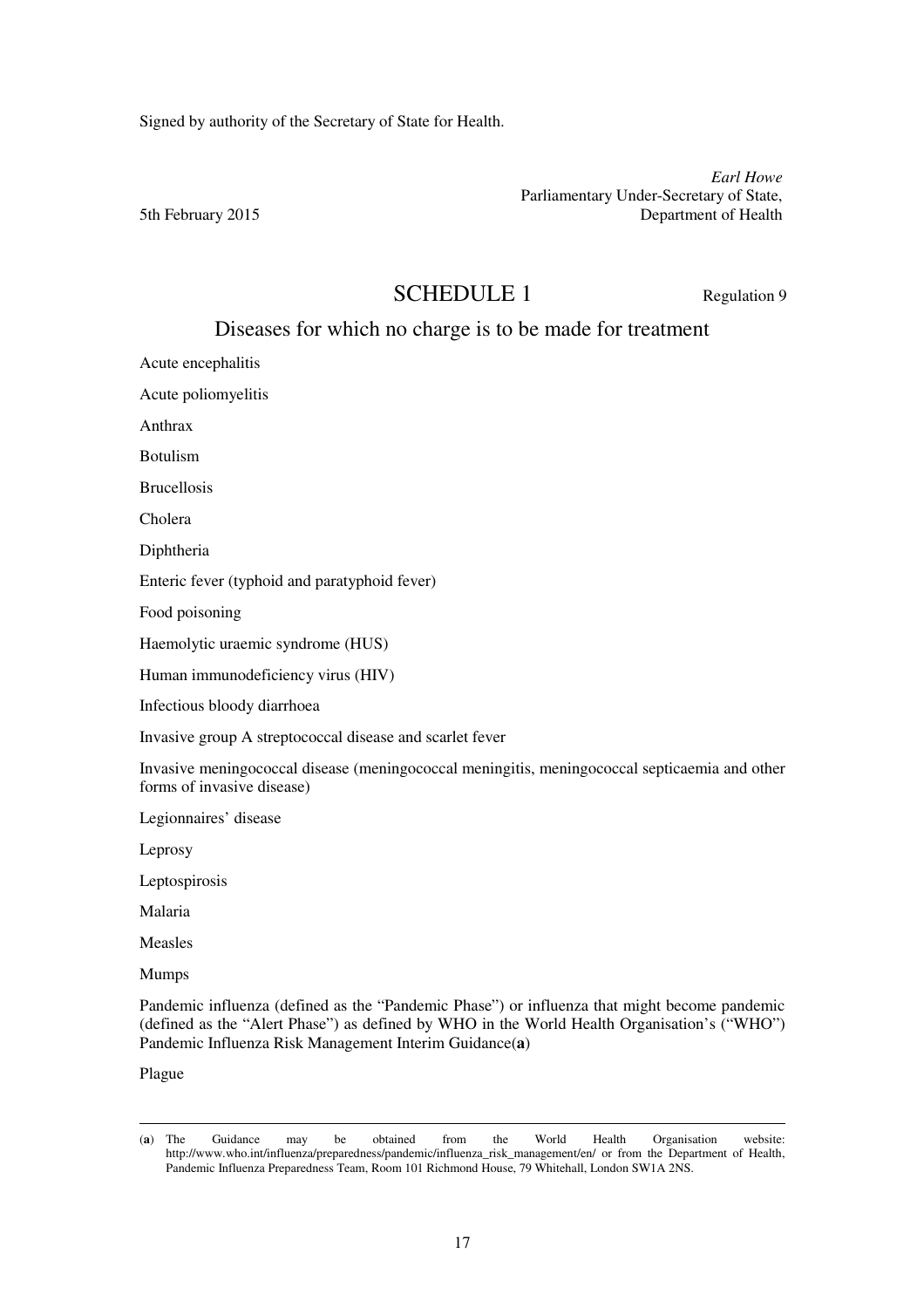Rabies Rubella Severe Acute Respiratory Syndrome (SARS) Smallpox Tetanus Tuberculosis Typhus Viral haemorrhagic fever Viral hepatitis Whooping cough Yellow fever

# SCHEDULE 2 Regulation 14

# Reciprocal agreements

Anguilla

Armenia

Australia

Azerbaijan

Barbados

Belarus

Bosnia

British Virgin Islands

Falkland Islands

Georgia

Gibraltar

Isle of Man

Israel

Jersey

Kazakhstan

Kosovo

Kyrgyzstan

Macedonia

Moldova

Montenegro

Montserrat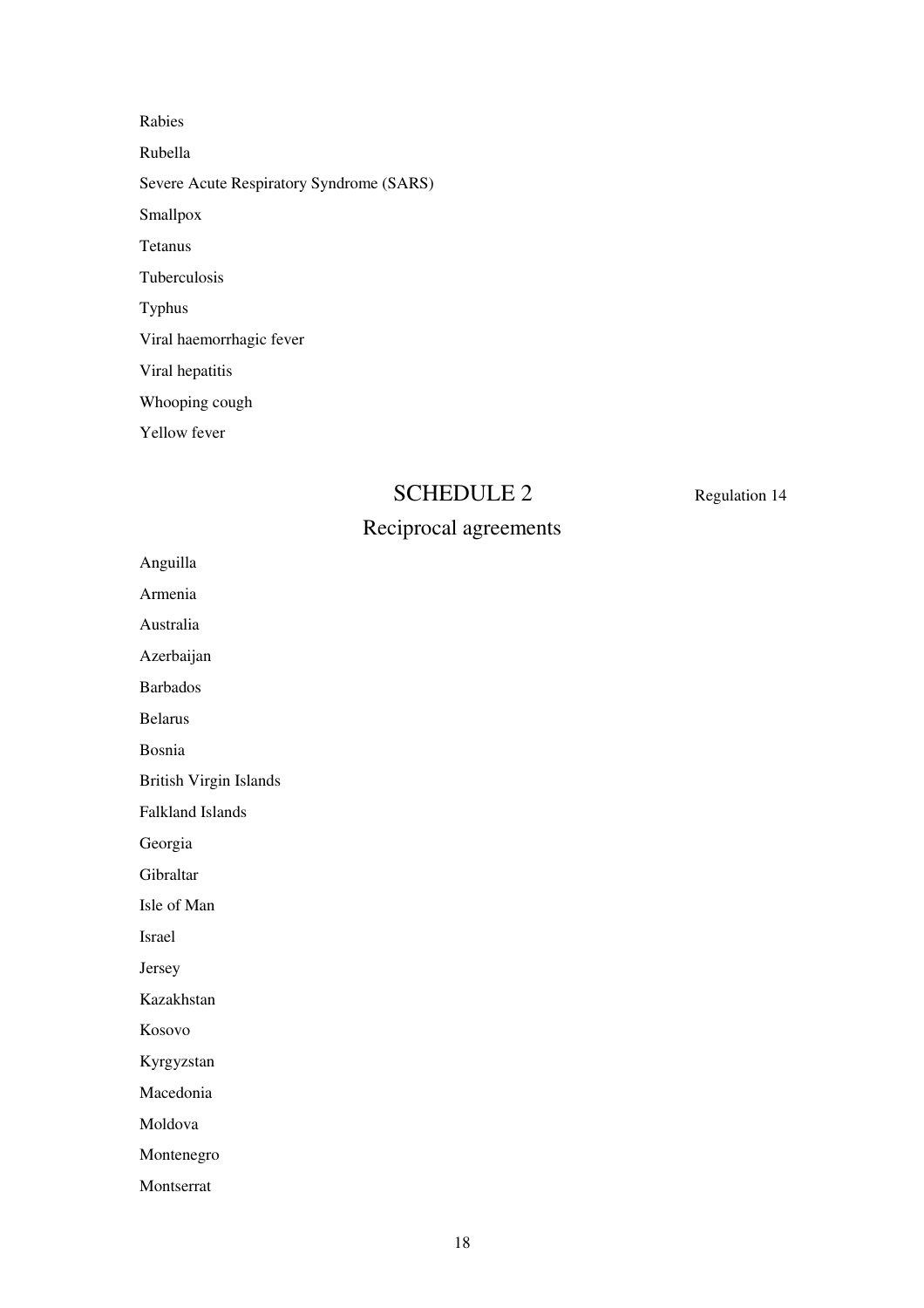New Zealand Russia Serbia St Helena Tajikistan Turkmenistan Turks and Caicos Islands Ukraine Uzbekistan

# SCHEDULE 3 Regulation 26

## Consequential amendments

#### **Amendment of the Personal Injuries (NHS Charges) (General) and Road Traffic (NHS Charges) (Amendment) Regulations 2006**

**1.** In the Personal Injuries (NHS Charges) (General) and Road Traffic (NHS Charges) (Amendment) Regulations 2006(**a**), in regulation 1 (citation, commencement, application and interpretation), in paragraph (3), in the definition of "overseas visitors' charge" for "or regulation 3 of the National Health Service (Charges to Overseas Visitors) Regulations 2011 (obligation to make and recover charges)" substitute ", regulation 3 of the National Health Service (Charges to Overseas Visitors) Regulations 2011 (obligation to make and recover charges) or regulation 3 of the National Health Service (Charges to Overseas Visitors) Regulations 2015 (obligation to make and recover charges)".

#### **Amendment of the Human Tissue Act 2004 (Ethical Approval, Exceptions from Licensing and Supply of Information about Transplants) Regulations 2006**

**2.** In the Human Tissue Act 2004 (Ethical Approval, Exceptions from Licensing and Supply of Information about Transplants) Regulations 2006(**b**), in Schedule 2 (receipt of transplantable material), in paragraph 10(c) after "Schedule 2 to the National Health Service (Charges to Overseas Visitors) Regulations 2011" insert ", Schedule 2 to the National Health Service (Charges to Overseas Visitors) Regulations 2015".

#### **Amendment of the National Health Service (Cross-Border Healthcare) Regulations 2013**

**3.** In the National Health Service (Cross-Border Healthcare) Regulations 2013(**c**), at the end of regulation 14 (exemption from NHS charges for certain persons who reside in another member State) insert—

"(5) None of the provisions of this regulation affect any entitlement which any person may have to the provision of services without charge by virtue of regulations made under section 175 of the NHS Act.".

<sup>(</sup>**a**) S.I. 2006/3388, amended by S.I. 2011/1556 and 2009/316.

<sup>(</sup>**b**) S.I. 2006/1260, amended by S.I. 2012/1809 and 2011/1556.

<sup>(</sup>**c**) S.I. 2013/2269.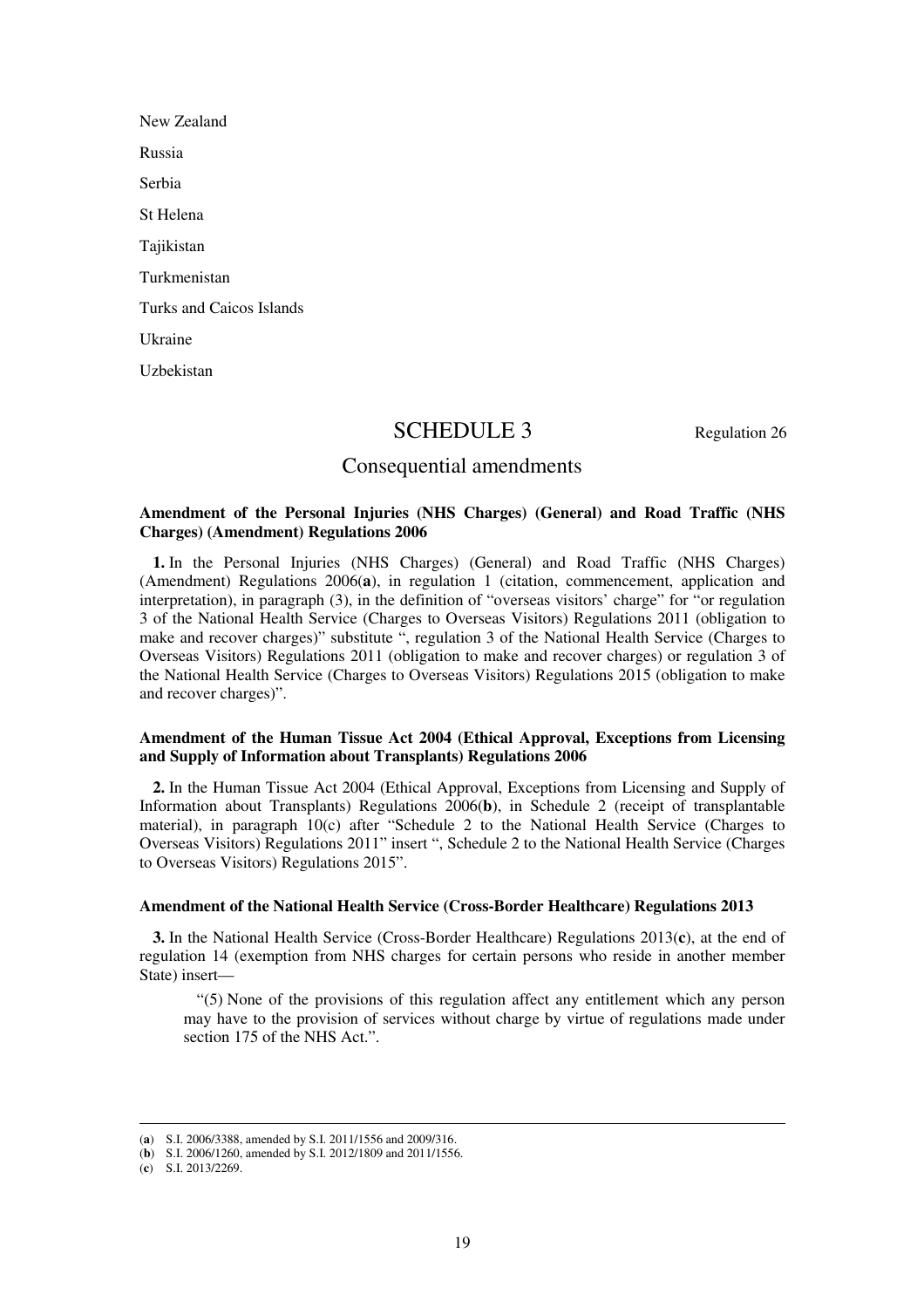# SCHEDULE 4 Regulation 27

## Revocations

| (1) Instruments revoked           | (2) References | (3) Extent of revocation    |
|-----------------------------------|----------------|-----------------------------|
| The National Health Service       | SI 2011/1556   | The whole Regulations       |
| (Charges to Overseas Visitors)    |                |                             |
| Regulations 2011                  |                |                             |
| The National Health Service       | SI 2012/1586   | The whole Regulations       |
| (Charges to Overseas Visitors)    |                |                             |
| <b>Amendment Regulations 2012</b> |                |                             |
| The National Health Service       | SI 2014/1534   | The whole Regulations       |
| (Charges to Overseas Visitors)    |                |                             |
| (Amendment) Regulations           |                |                             |
| 2014                              |                |                             |
| The National Treatment            | SI 2013/235    | Paragraph 164 of Schedule 2 |
| Agency (Abolition) and the        |                |                             |
| Health and Social Care Act        |                |                             |
| 2012 (Consequential,              |                |                             |
| <b>Transitional and Saving</b>    |                |                             |
| Provisions) Order 2013            |                |                             |

### **EXPLANATORY NOTE**

*(This note is not part of the Regulations)* 

These Regulations replace the National Health Service (Charges to Overseas Visitors) Regulations 2011 (the 2011 Regulations) and provide for the making and recovery of charges for relevant services provided under the National Health Service Act 2006 (the 2006 Act) to certain persons not ordinarily resident in the United Kingdom (overseas visitors).

Regulation 2 defines "child" to mean a person who is under the age of eighteen. This aligns the definition of child with that set out in the Children Act 1989 (the Children Act). "Parental responsibility" is defined by reference to the meaning in section 3 of the Children Act. "Entry clearance" and "immigration rules" are defined which are relevant for the purposes of regulations 6, 10, 11 and 15.

The definition of "relevant NHS body" includes NHS foundation trusts, NHS trusts and local authorities exercising public health functions. The definition of "relevant services" means all services provided under the 2006 Act, except for primary medical, dental and ophthalmic services.

The definition of "treatment the need for which arose during the visit" includes only that treatment which cannot wait until the overseas visitor can reasonably be expected to return to their country of ordinary residence and only applies where the overseas visitor has not travelled to the United Kingdom for the purpose of seeking treatment.

Regulation 3 imposes an obligation on a "relevant NHS body" to make and recover charges in respect of relevant services provided to an overseas visitor where the relevant NHS body determines that no exemption provided for in the Regulations applies.

Paragraph (4) provides for the remainder of a course of treatment to continue to be exempt from charges where part way through the course of treatment the overseas visitor ceases to be exempt from charges. The exception is where an overseas visitor is exempt from charges under regulation 10 because they have paid, are exempt from paying, or in respect of whom the Secretary of State has waived, the immigration health charge; under transitional arrangements under regulation 11 for overseas visitors unable to pay the health charge until their next visa application; and under regulation 25(3) as a child born to parent who is exempt from charges under regulation 10 or 11. These exemptions are time limited (based on visa expiry or time spent in the UK) so the overseas visitor (or their parents, as the case may be) will know when their entitlement to the exemption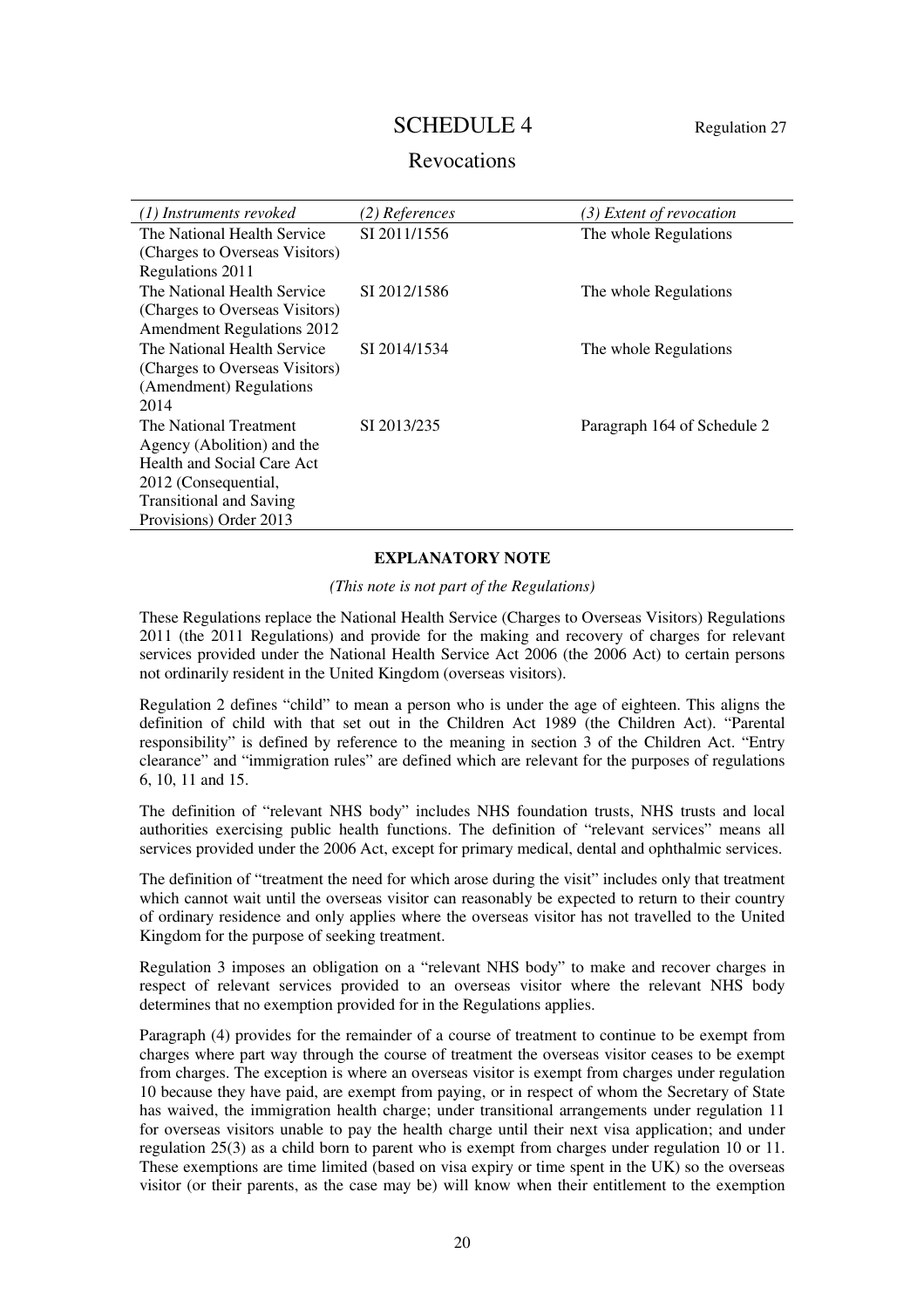from charges will cease and will have the opportunity to apply for further leave to remain, or to regularise the immigration status of their children.

Regulation 4 makes provision about the persons liable to pay charges in respect of relevant services provided to an overseas visitor. Regulation 5 provides for repayment to be made to a person who has paid charges in respect of relevant services provided to an overseas visitor where a charge has been made and recovered which is not payable under these Regulations.

Regulation 6 provides for an overseas visitor who receives relevant services and, subsequent to those charges being made or recovered, is granted temporary protection, asylum or humanitarian protection under the immigration rules or is identified as a victim of human trafficking, to be treated, in respect of those relevant services, as an overseas visitor in respect of whom the Regulations provide for no charge to be made or recovered.

Regulation 7 makes provision about how relevant NHS bodies must calculate charges for relevant services provided to an overseas visitor.

Regulation 8 defines "female genital mutilation" and "torture" for the purposes of Part 3 of the Regulations which makes provision about relevant services which are exempt from charges. Regulation 9 provides for an exemption from charges for relevant services provided to an overseas visitor to treat a condition caused by torture, genital mutilation, domestic violence or sexual violence. Regulation 8(3) makes clear that treatment that is exempt from charges in those circumstances includes any subsequent and on-going treatment for any condition, including chronic conditions, that is directly attributable to the violence and that treatment, in the case of female genital mutilation, includes any antenatal, perinatal and postpartum treatment the need for which is directly attributable to the mutilation.

Regulation 10 provides for an exemption from charges for an overseas visitor who has paid, is exempt from paying (except when exempt on the basis of visiting the United Kingdom for less than six months), or in respect of whom the Secretary of State has exercised discretion to reduce, partially refund or waive, a charge under an order made under section 38 (immigration health charge) of the Immigration Act 2014. The exemption applies for the "relevant period" which is the period for which leave to enter or remain in the United Kingdom is granted to the overseas visitor.

Regulation 11 provides for an exemption from charges for those overseas visitors who apply for leave to enter or remain before the first order made under section 38 comes into force and who, consequently, will not have an opportunity to pay the immigration health charge until they next apply for leave to enter or remain in the United Kingdom. By virtue of section 39 of the Immigration Act 2014 (related provision: charges for health services), which has yet to come into force, such people, who would previously have been ordinarily resident or, in most cases, exempt from charges under the 2011 Regulations will become chargeable under these Regulations. Regulation 11 is intended to maintain the exemption from charges for those people until they next apply for leave to enter or remain in the UK.

Regulation 12 ensures that the Regulations are consistent with the United Kingdom's obligations in respect of overseas visitors who are entitled to the provision of relevant services without charge by virtue of an enforceable EU right.

Regulation 13 provides for an exemption from charges for overseas visitors who would be entitled to the provision of relevant services without charge under Regulation (EC) No 883/2004 if the United Kingdom was listed in Annex IV to that Regulation.

Regulation 14 provides for an exemption from charges for overseas visitors who are entitled to relevant services without charge under the terms of a reciprocal healthcare agreement with another country. Schedule 2 lists those countries with which the United Kingdom has a reciprocal healthcare agreement.

Regulation 15 provides for an exemption from charges for person who have been granted or have made an application for temporary protection, asylum or humanitarian protection and persons supported by the Home Office under section 95 of the Immigration and Asylum Act 1999 (the 1999 Act). Failed asylum seekers who are supported by the Home Office under section 4(2) of the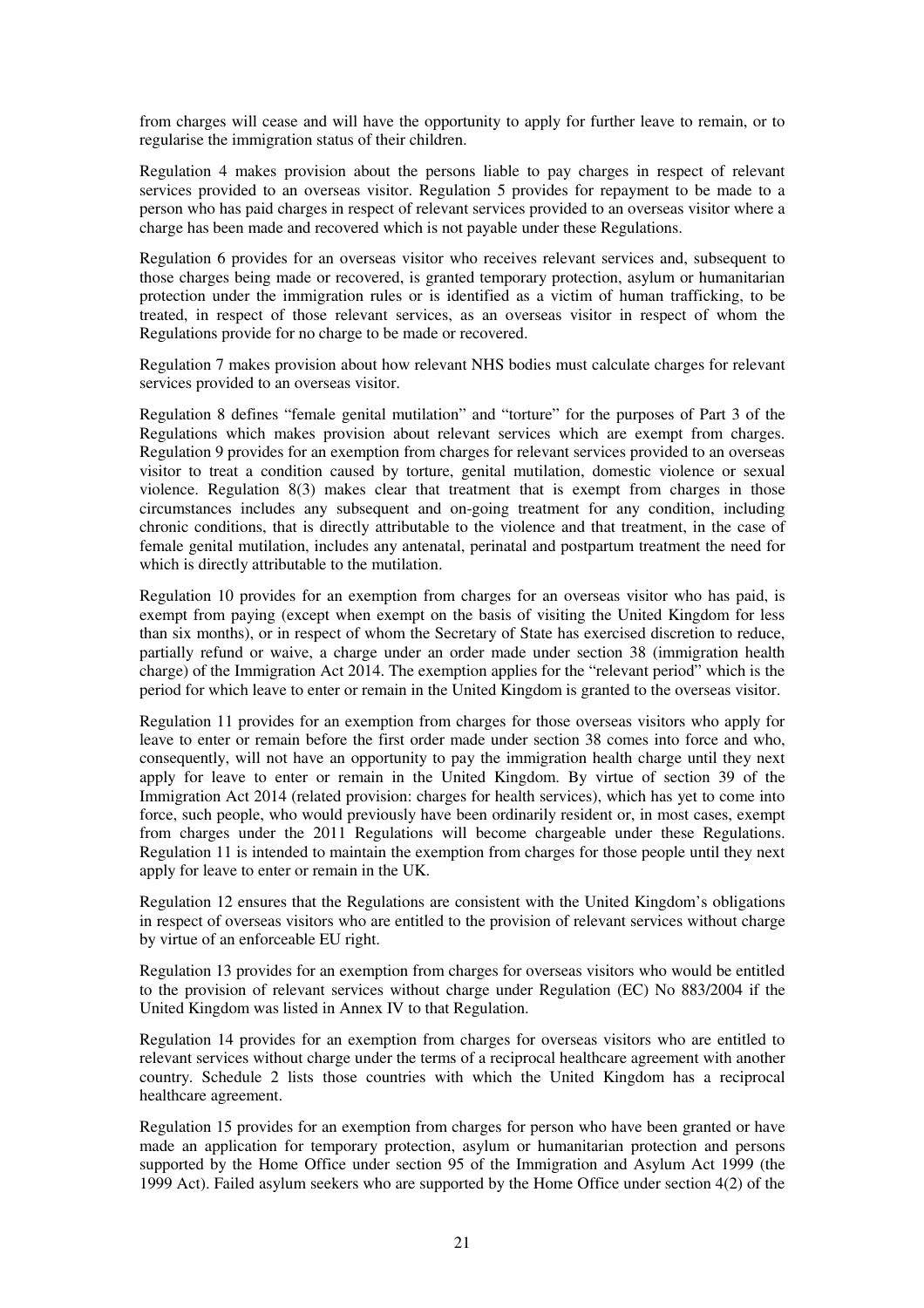1999 Act or by a local authority under section 21 of the National Assistance Act 1948 are also exempt from charges. Paragraph (e) provides for an exemption for children looked after by a local authority within the meaning of section 22(1) of the Children Act 1989.

Regulation 16 provides an exemption from charges for an overseas visitor who is identified by a competent authority as a victim of human trafficking under the Council of Europe Convention on Action against Trafficking in Human Beings, or who a competent authority has reasonable grounds for believing is a victim of human trafficking.

Regulation 17 provides for the Secretary of State to determine that, if exceptional humanitarian reasons justify it, an overseas visitor is exempt from charges, subject to conditions on that determination set out in paragraph (2).

Regulation 18 provides for an exemption from charges for an overseas visitor who is detained in hospital under the Mental Health Act 1983, received in guardianship or subject to a community treatment order under that Act or deprived of their liberty under the Mental Capacity Act 2005. An overseas visitor required to submit to treatment under a court order is also exempt from charges.

Regulation 19 provides for an exemption from charges for an overseas visitor who is detained in a prison; or in a remand centre, young offender institution or secure training centre under section 43(1) of the Prison Act 1952; or who is in immigration detention.

Regulation 20 exempts qualifying employees and members of the regular and reserve forces from charges. A qualifying employee, unless they are in the United Kingdom in the course of their employment, must have been recruited in the United Kingdom and have been ordinarily resident in the United Kingdom prior to taking up that employment. A qualifying employee includes Crown servants, employees of the British Council or the Commonwealth War Graves Commission and overseas visitors in employment financed by the United Kingdom Government.

Regulation 21 exempts NATO forces members to whom Article  $IX(5)$  of the Agreement regarding the Status of Forces of Parties to the North Atlantic Treaty applies, where the relevant services in question cannot readily be provided by the medical services of either the armed forces of the overseas visitor's own country or those of the United Kingdom.

Regulations 22 exempts war pensioners and armed forces compensation scheme payment recipients from charges for relevant services. Regulation 23 exempts overseas visitors who are employed, engaged or working on a United Kingdom registered ship from charges for relevant services.

Regulation 24 provides for an exemption from charges for treatment the need for which arose during the overseas visitor's visit, for an overseas visitor who is entitled to services under the European Convention on Social and Medical Assistance or the European Social Charter, where the overseas visitor is in the United Kingdom lawfully and without sufficient resources to pay the charges. An authorised child or companion to a person exempt from charges under regulation 17 (exceptional humanitarian reasons) is also exempt from charges for treatment the need for which arose during the overseas visitor's visit.

Regulation 25 provides an exemption from charges for an overseas visitor who is the member of the family of a principal overseas visitor who is exempt from charges under various other regulations.

Paragraph (2) provides an exemption from charges for an overseas visitor who is a member of the family of a principal overseas visitor who is exempt under regulation 16 (victims of human trafficking), regulation 20 (members of the regular and reserve forces, Crown servants and others) or regulation 21 (NATO forces).

Paragraph (3) provides an exemption for a child who is born to a parent who is exempt from charges under regulation 10 (immigration health charge). The exemption applies while the child is less than three months of age provided they have not left the United Kingdom since birth. The exemption ensures that a child born in these circumstances does not attract charges before the child's parents have had an opportunity to regularise the child's immigration status and apply for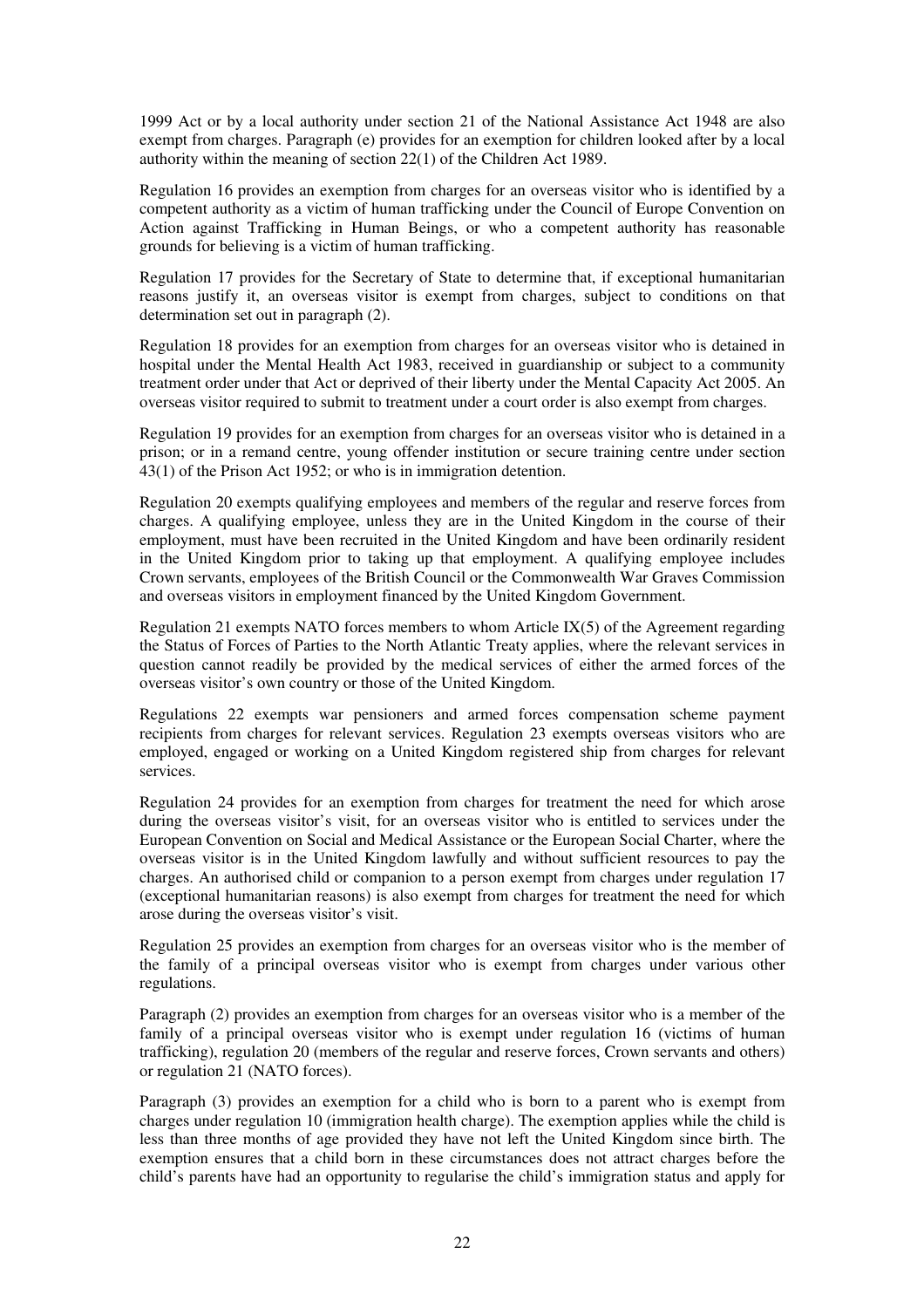leave for their child to remain in the United Kingdom and pay the immigration health charge, if applicable.

Paragraph (4) provides an exemption from charges for an overseas visitor who is a member of the family of a principal overseas visitor who has an enforceable EU right to the provision of relevant services without charge under regulation 12 (EU rights) or 13 (overseas visitors who are treated as if entitled under the social security coordination regulation), or is exempt under regulation 22 (war pensioners and armed forces compensation scheme payment recipients). The exemption in respect of family members of overseas visitors with EU rights captures family members who do not have an EU right in their own right or as a family member under EU law because their relationship to the principal overseas visitor is not recognised as a family relationship under EU law. This would include an overseas visitor whose same sex marriage to, or civil partnership with, the principal overseas visitor is not recognised in the law of the member state in which the principal overseas visitor is insured.

Regulation 26 provides for the consequential amendments in Schedule 3 to have effect.

Regulation 27 saves the instruments listed in Schedule 4 in respect of charges made, or to be made, and recovered for courses of treatment commenced before the coming to force of the Regulations, and otherwise revokes the instruments to the extent specified in Schedule 4.

An impact assessment for the Visitor and Migrants Cost Recovery Programme was published in July 2014(**a**). A further impact assessment has not been produced for this instrument as no impact on the private or voluntary sectors is foreseen.

<sup>©</sup> Crown copyright 2015

Printed and published in the UK by The Stationery Office Limited under the authority and superintendence of Carol Tullo, Controller of Her Majesty's Stationery Office and Queen's Printer of Acts of Parliament.

<sup>(</sup>**a**) The impact assessment is available at https://www.gov.uk/government/uploads/system/uploads/attachment\_data/file/331623/Impact\_assessment.pdf or from the Overseas Visitors Team, Room 2N15, Quarry House, Leeds LS2 7UE.